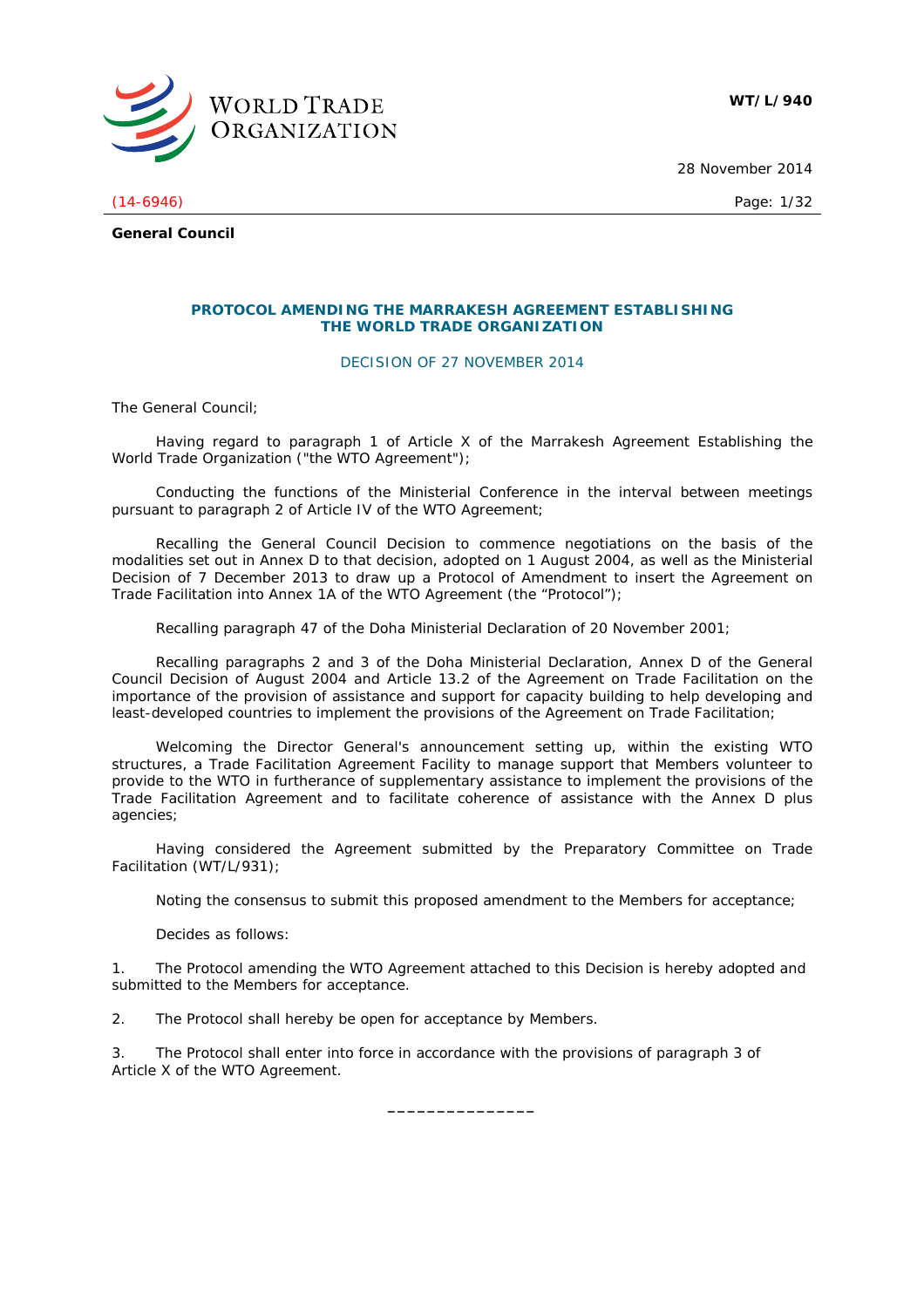# **PROTOCOL AMENDING THE MARRAKESH AGREEMENT ESTABLISHING THE WORLD TRADE ORGANIZATION**

Members of the World Trade Organization;

*Referring* to the Agreement on Trade Facilitation*;* 

*Having regard* to the Decision of the General Council in document WT/L/940, adopted pursuant to paragraph 1 of Article X of the Marrakesh Agreement Establishing the World Trade Organization ("the WTO Agreement");

*Hereby agree* as follows*:* 

1. Annex 1A to the WTO Agreement shall, upon entry into force of this Protocol pursuant to paragraph 4, be amended by the insertion of the Agreement on Trade Facilitation, as set out in the Annex to this Protocol, to be placed after the Agreement on Safeguards.

2. Reservations may not be entered in respect of any of the provisions of this Protocol without the consent of the other Members.

3. This Protocol is hereby open for acceptance by Members.

4. This Protocol shall enter into force in accordance with paragraph 3 of Article X of the WTO Agreement.<sup>1</sup>

5. This Protocol shall be deposited with the Director-General of the World Trade Organization who shall promptly furnish to each Member a certified copy thereof and a notification of each acceptance thereof pursuant to paragraph 3.

6. This Protocol shall be registered in accordance with the provisions of Article 102 of the Charter of the United Nations.

*Done* at Geneva this twenty-seventh day of November two thousand and fourteen, in a single copy in the English, French and Spanish languages, each text being authentic.

**\_\_\_\_\_\_\_\_\_\_** 

 $\frac{1}{1}$  $<sup>1</sup>$  For the purposes of calculation of acceptances under Article X.3 of the WTO Agreement, an instrument</sup> of acceptance by the European Union for itself and in respect of its Member States shall be counted as acceptance by a number of Members equal to the number of Member States of the European Union which are Members to the WTO.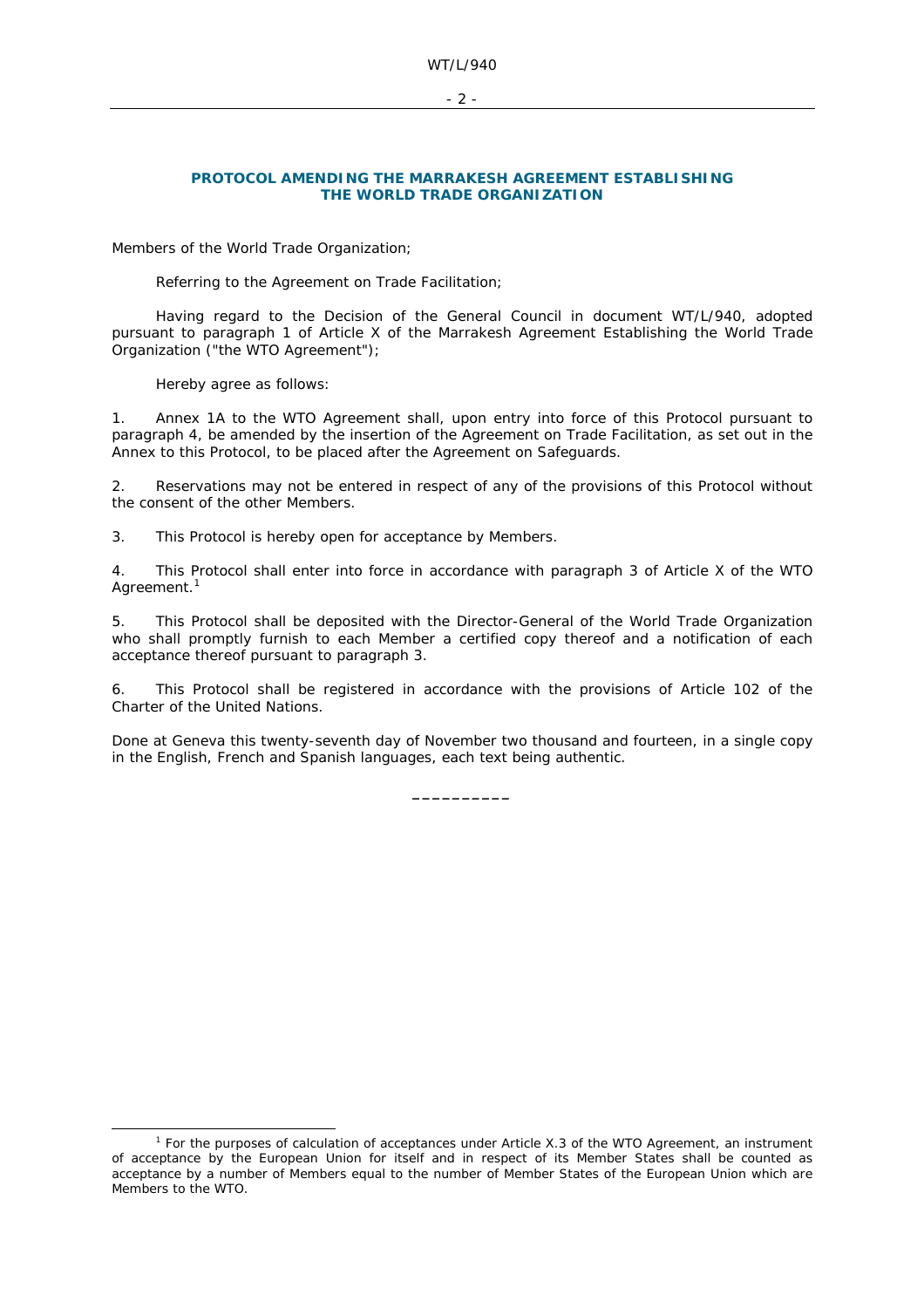#### - 3 -

#### **ANNEX TO THE PROTOCOL AMENDING THE MARRAKESH AGREEMENT ESTABLISHING THE WORLD TRADE ORGANIZATION**

#### **AGREEMENT ON TRADE FACILITATION**

#### **Preamble**

## *Members,*

*Having regard to* the negotiations launched under the Doha Ministerial Declaration;

*Recalling and reaffirming* the mandate and principles contained in paragraph 27 of the Doha Ministerial Declaration (WT/MIN(01)/DEC/1) and in Annex D of the Decision of the Doha Work Programme adopted by the General Council on 1 August 2004 (WT/L/579), as well as in paragraph 33 of and Annex E to the Hong Kong Ministerial Declaration (WT/MIN(05)/DEC);

 *Desiring to* clarify and improve relevant aspects of Articles V, VIII and X of the GATT 1994 with a view to further expediting the movement, release and clearance of goods, including goods in transit;

*Recognizing* the particular needs of developing and especially least-developed country Members and desiring to enhance assistance and support for capacity building in this area;

*Recognizing* the need for effective cooperation among Members on trade facilitation and customs compliance issues;

Hereby *agree* as follows:

#### **SECTION I**

#### **ARTICLE 1: PUBLICATION AND AVAILABILITY OF INFORMATION**

#### **1 Publication**

1.1 Each Member shall promptly publish the following information in a non-discriminatory and easily accessible manner in order to enable governments, traders, and other interested parties to become acquainted with them:

- (a) procedures for importation, exportation, and transit (including port, airport, and other entry-point procedures), and required forms and documents;
- (b) applied rates of duties and taxes of any kind imposed on or in connection with importation or exportation;
- (c) fees and charges imposed by or for governmental agencies on or in connection with importation, exportation or transit;
- (d) rules for the classification or valuation of products for customs purposes;
- (e) laws, regulations, and administrative rulings of general application relating to rules of origin;
- (f) import, export or transit restrictions or prohibitions;
- (g) penalty provisions for breaches of import, export, or transit formalities;
- (h) procedures for appeal or review;
- (i) agreements or parts thereof with any country or countries relating to importation, exportation, or transit; and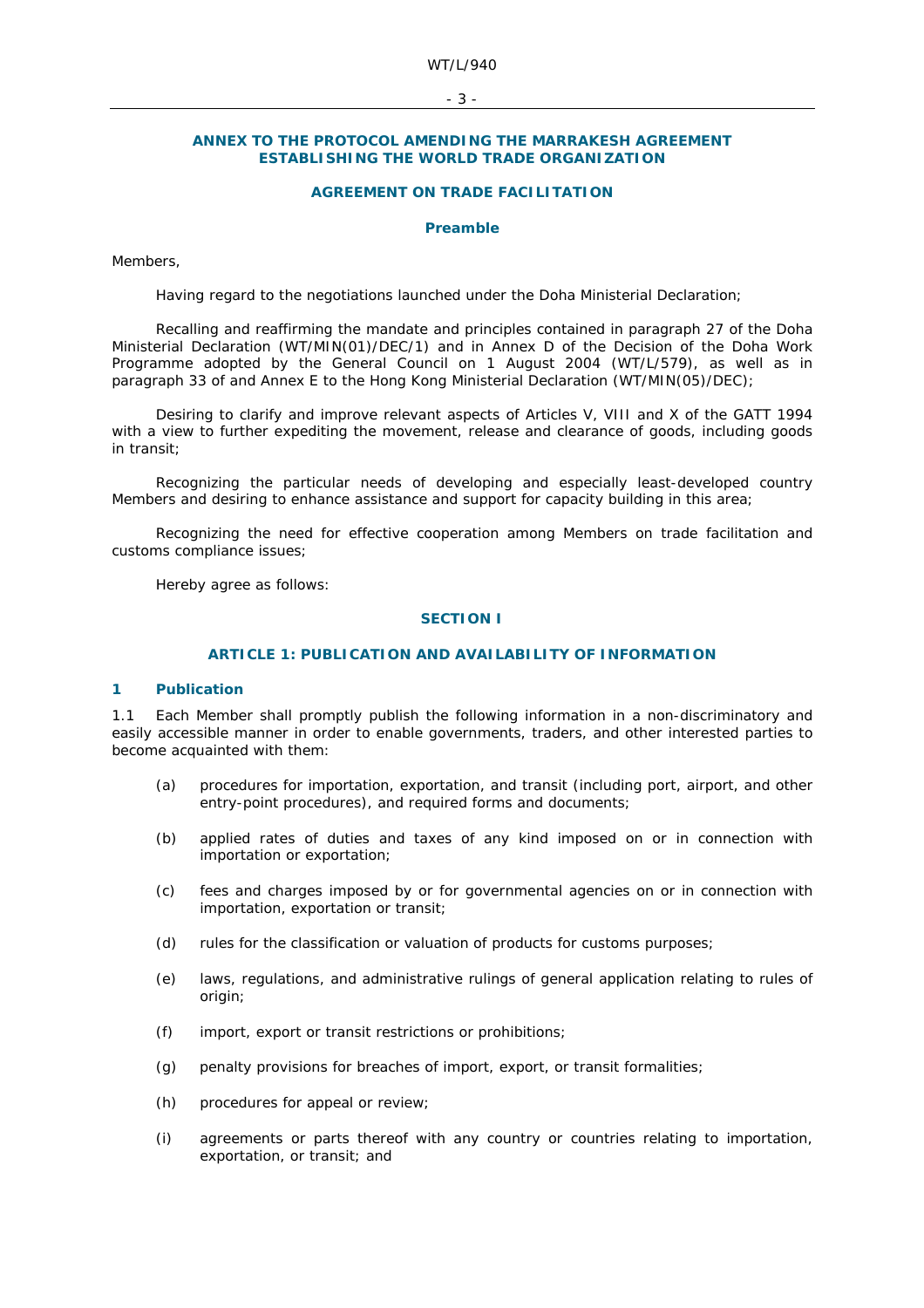(j) procedures relating to the administration of tariff quotas.

1.2 Nothing in these provisions shall be construed as requiring the publication or provision of information other than in the language of the Member except as stated in paragraph 2.2.

# **2 Information Available Through Internet**

2.1 Each Member shall make available, and update to the extent possible and as appropriate, the following through the internet:

- (a) a description<sup>1</sup> of its procedures for importation, exportation, and transit, including procedures for appeal or review, that informs governments, traders, and other interested parties of the practical steps needed for importation, exportation, and transit;
- (b) the forms and documents required for importation into, exportation from, or transit through the territory of that Member;
- (c) contact information on its enquiry point(s).

2.2 Whenever practicable, the description referred to in subparagraph 2.1(a) shall also be made available in one of the official languages of the WTO.

2.3 Members are encouraged to make available further trade-related information through the internet, including relevant trade-related legislation and other items referred to in paragraph 1.1.

# **3 Enquiry Points**

3.1 Each Member shall, within its available resources, establish or maintain one or more enquiry points to answer reasonable enquiries of governments, traders, and other interested parties on matters covered by paragraph 1.1 and to provide the required forms and documents referred to in subparagraph 1.1(a).

3.2 Members of a customs union or involved in regional integration may establish or maintain common enquiry points at the regional level to satisfy the requirement of paragraph 3.1 for common procedures.

Members are encouraged not to require the payment of a fee for answering enquiries and providing required forms and documents. If any, Members shall limit the amount of their fees and charges to the approximate cost of services rendered.

3.4 The enquiry points shall answer enquiries and provide the forms and documents within a reasonable time period set by each Member, which may vary depending on the nature or complexity of the request.

# **4 Notification**

Each Member shall notify the Committee on Trade Facilitation established under paragraph 1.1 of Article 23 (referred to in this Agreement as the "Committee") of:

- (a) the official place(s) where the items in subparagraphs  $1.1(a)$  to (j) have been published;
- (b) the Uniform Resource Locators of website(s) referred to in paragraph 2.1; and
- (c) the contact information of the enquiry points referred to in paragraph 3.1.

 $\frac{1}{1}$ <sup>1</sup> Each Member has the discretion to state on its website the legal limitations of this description.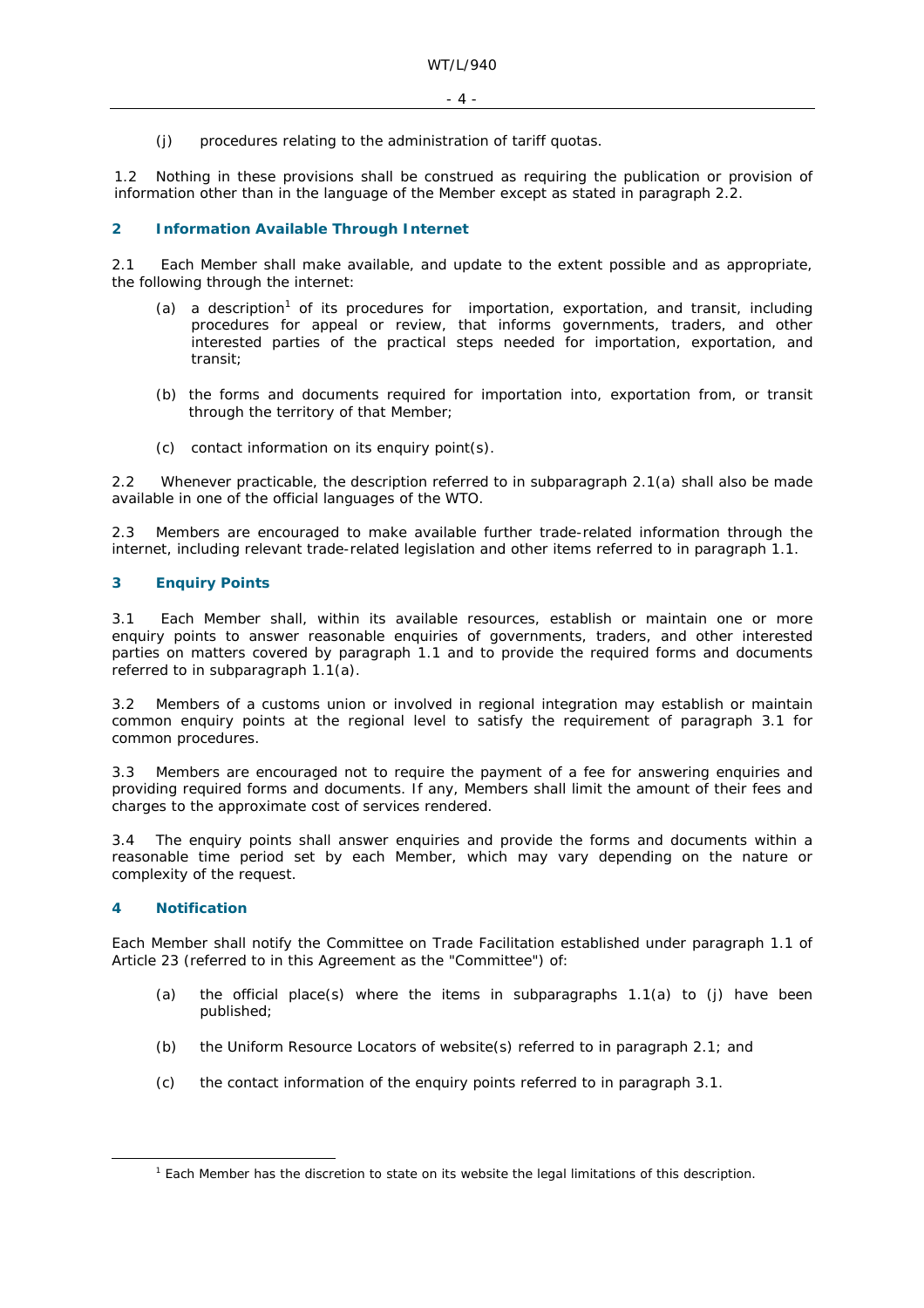#### - 5 -

## **ARTICLE 2: OPPORTUNITY TO COMMENT, INFORMATION BEFORE ENTRY INTO FORCE, AND CONSULTATIONS**

# **1 Opportunity to Comment and Information before Entry into Force**

1.1 Each Member shall, to the extent practicable and in a manner consistent with its domestic law and legal system, provide opportunities and an appropriate time period to traders and other interested parties to comment on the proposed introduction or amendment of laws and regulations of general application related to the movement, release, and clearance of goods, including goods in transit.

1.2 Each Member shall, to the extent practicable and in a manner consistent with its domestic law and legal system, ensure that new or amended laws and regulations of general application related to the movement, release, and clearance of goods, including goods in transit, are published or information on them made otherwise publicly available, as early as possible before their entry into force, in order to enable traders and other interested parties to become acquainted with them.

1.3 Changes to duty rates or tariff rates, measures that have a relieving effect, measures the effectiveness of which would be undermined as a result of compliance with paragraphs 1.1 or 1.2, measures applied in urgent circumstances, or minor changes to domestic law and legal system are each excluded from paragraphs 1.1 and 1.2.

# **2 Consultations**

Each Member shall, as appropriate, provide for regular consultations between its border agencies and traders or other stakeholders located within its territory.

# **ARTICLE 3: ADVANCE RULINGS**

1. Each Member shall issue an advance ruling in a reasonable, time-bound manner to the applicant that has submitted a written request containing all necessary information. If a Member declines to issue an advance ruling, it shall promptly notify the applicant in writing, setting out the relevant facts and the basis for its decision.

2. A Member may decline to issue an advance ruling to the applicant where the question raised in the application:

- (a) is already pending in the applicant's case before any governmental agency, appellate tribunal, or court; or
- (b) has already been decided by any appellate tribunal or court.

3. The advance ruling shall be valid for a reasonable period of time after its issuance unless the law, facts, or circumstances supporting that ruling have changed.

4. Where the Member revokes, modifies, or invalidates the advance ruling, it shall provide written notice to the applicant setting out the relevant facts and the basis for its decision. Where a Member revokes, modifies, or invalidates advance rulings with retroactive effect, it may only do so where the ruling was based on incomplete, incorrect, false, or misleading information.

5. An advance ruling issued by a Member shall be binding on that Member in respect of the applicant that sought it. The Member may provide that the advance ruling is binding on the applicant.

- 6. Each Member shall publish, at a minimum:
	- (a) the requirements for the application for an advance ruling, including the information to be provided and the format;
	- (b) the time period by which it will issue an advance ruling; and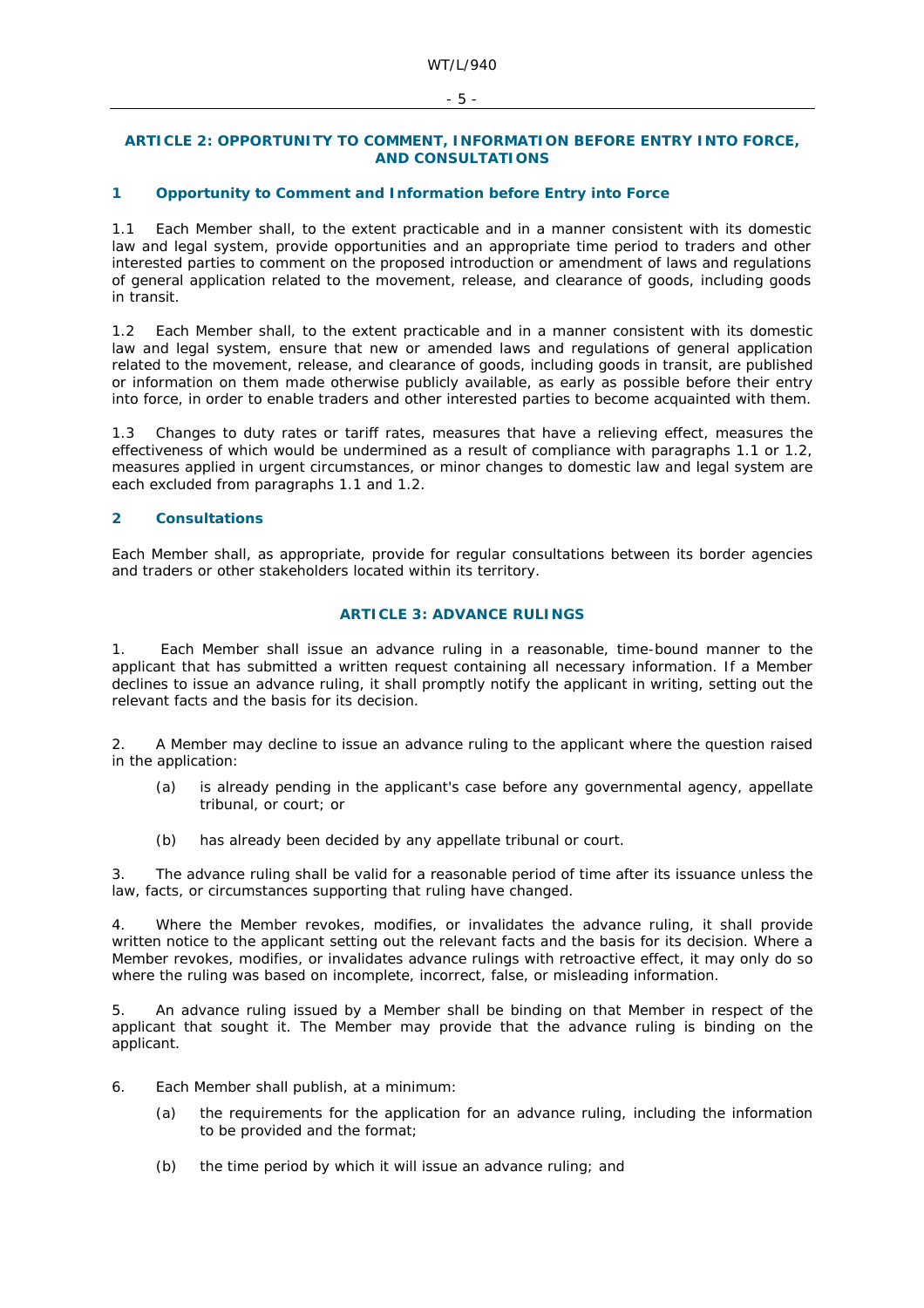(c) the length of time for which the advance ruling is valid.

7. Each Member shall provide, upon written request of an applicant, a review of the advance ruling or the decision to revoke, modify, or invalidate the advance ruling.2

8. Each Member shall endeavour to make publicly available any information on advance rulings which it considers to be of significant interest to other interested parties, taking into account the need to protect commercially confidential information.

- 9. Definitions and scope:
	- (a) An advance ruling is a written decision provided by a Member to the applicant prior to the importation of a good covered by the application that sets forth the treatment that the Member shall provide to the good at the time of importation with regard to:
		- (i) the good's tariff classification; and
		- (ii) the origin of the good. $3$
	- (b) In addition to the advance rulings defined in subparagraph (a), Members are encouraged to provide advance rulings on:
		- (i) the appropriate method or criteria, and the application thereof, to be used for determining the customs value under a particular set of facts;
		- (ii) the applicability of the Member's requirements for relief or exemption from customs duties;
		- (iii) the application of the Member's requirements for quotas, including tariff quotas; and
		- (iv) any additional matters for which a Member considers it appropriate to issue an advance ruling.
	- (c) An applicant is an exporter, importer or any person with a justifiable cause or a representative thereof.
	- (d) A Member may require that the applicant have legal representation or registration in its territory. To the extent possible, such requirements shall not restrict the categories of persons eligible to apply for advance rulings, with particular consideration for the specific needs of small and medium-sized enterprises. These requirements shall be clear and transparent and not constitute a means of arbitrary or unjustifiable discrimination.

 $2$  Under this paragraph: (a) a review may, either before or after the ruling has been acted upon, be provided by the official, office, or authority that issued the ruling, a higher or independent administrative authority, or a judicial authority; and (b) a Member is not required to provide the applicant with recourse to paragraph 1 of Article 4.

<sup>3</sup> It is understood that an advance ruling on the origin of a good may be an assessment of origin for the purposes of the Agreement on Rules of Origin where the ruling meets the requirements of this Agreement and the Agreement on Rules of Origin. Likewise, an assessment of origin under the Agreement on Rules of Origin may be an advance ruling on the origin of a good for the purposes of this Agreement where the ruling meets the requirements of both agreements. Members are not required to establish separate arrangements under this provision in addition to those established pursuant to the Agreement on Rules of Origin in relation to the assessment of origin provided that the requirements of this Article are fulfilled.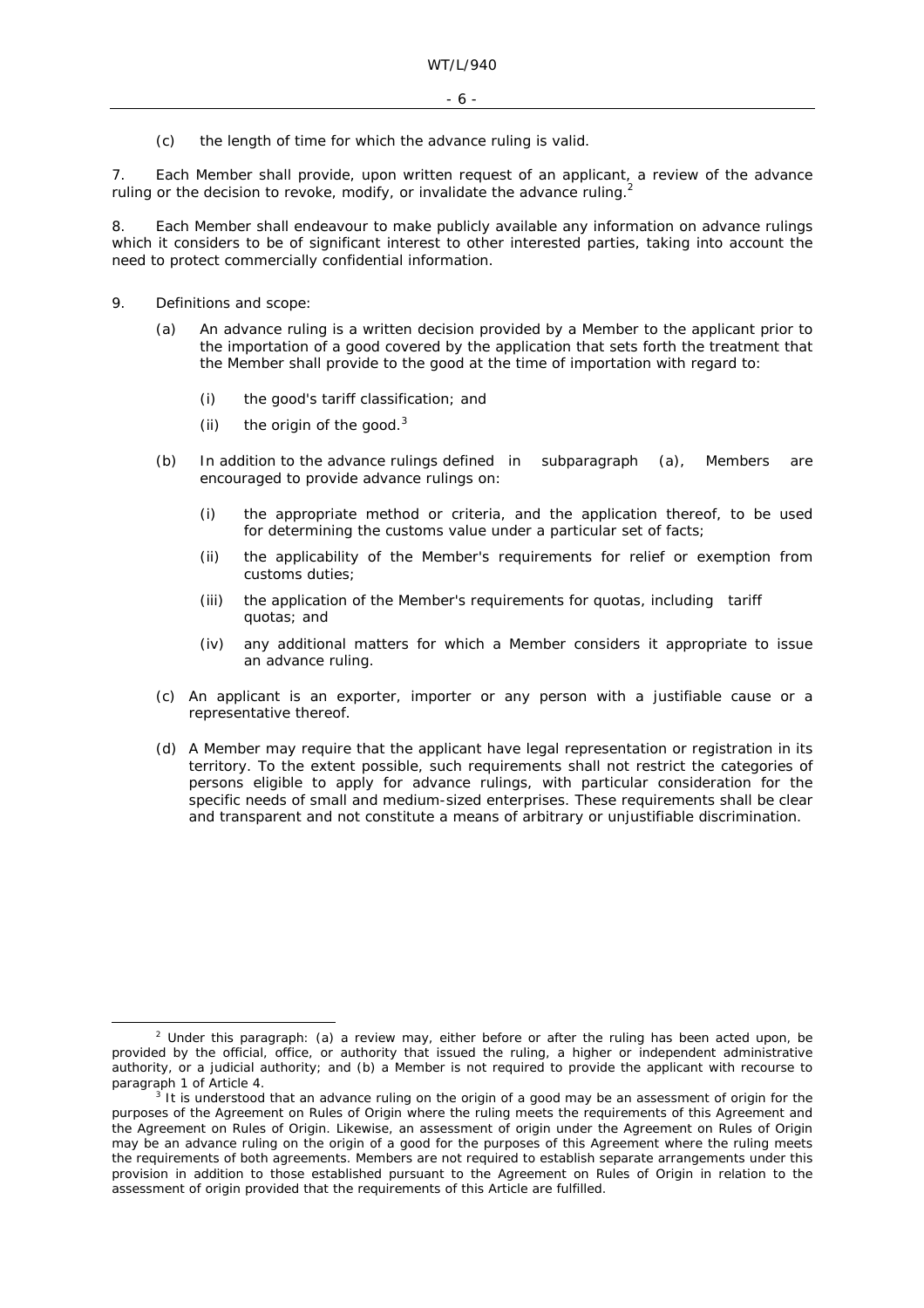#### - 7 -

## **ARTICLE 4: PROCEDURES FOR APPEAL OR REVIEW**

1. Each Member shall provide that any person to whom customs issues an administrative decision<sup>4</sup> has the right, within its territory, to:

(a) an administrative appeal to or review by an administrative authority higher than or independent of the official or office that issued the decision;

and/or

(b) a judicial appeal or review of the decision.

2. The legislation of a Member may require that an administrative appeal or review be initiated prior to a judicial appeal or review.

3. Each Member shall ensure that its procedures for appeal or review are carried out in a nondiscriminatory manner.

4. Each Member shall ensure that, in a case where the decision on appeal or review under subparagraph 1(a) is not given either:

- (a) within set periods as specified in its laws or regulations; or
- (b) without undue delay

the petitioner has the right to either further appeal to or further review by the administrative authority or the judicial authority or any other recourse to the judicial authority.<sup>5</sup>

5. Each Member shall ensure that the person referred to in paragraph 1 is provided with the reasons for the administrative decision so as to enable such a person to have recourse to procedures for appeal or review where necessary.

6. Each Member is encouraged to make the provisions of this Article applicable to an administrative decision issued by a relevant border agency other than customs.

# **ARTICLE 5: OTHER MEASURES TO ENHANCE IMPARTIALITY, NON-DISCRIMINATION AND TRANSPARENCY**

# **1 Notifications for enhanced controls or inspections**

Where a Member adopts or maintains a system of issuing notifications or guidance to its concerned authorities for enhancing the level of controls or inspections at the border in respect of foods, beverages, or feedstuffs covered under the notification or guidance for protecting human, animal, or plant life or health within its territory, the following disciplines shall apply to the manner of their issuance, termination, or suspension:

- (a) the Member may, as appropriate, issue the notification or guidance based on risk;
- (b) the Member may issue the notification or guidance so that it applies uniformly only to those points of entry where the sanitary and phytosanitary conditions on which the notification or guidance are based apply;

 $\frac{1}{4}$ <sup>4</sup> An administrative decision in this Article means a decision with a legal effect that affects the rights and obligations of a specific person in an individual case. It shall be understood that an administrative decision in this Article covers an administrative action within the meaning of Article X of the GATT 1994 or failure to take an administrative action or decision as provided for in a Member's domestic law and legal system. For addressing such failure, Members may maintain an alternative administrative mechanism or judicial recourse to direct the customs authority to promptly issue an administrative decision in place of the right to appeal or review under subparagraph 1(a).

<sup>&</sup>lt;sup>5</sup> Nothing in this paragraph shall prevent a Member from recognizing administrative silence on appeal or review as a decision in favor of the petitioner in accordance with its laws and regulations.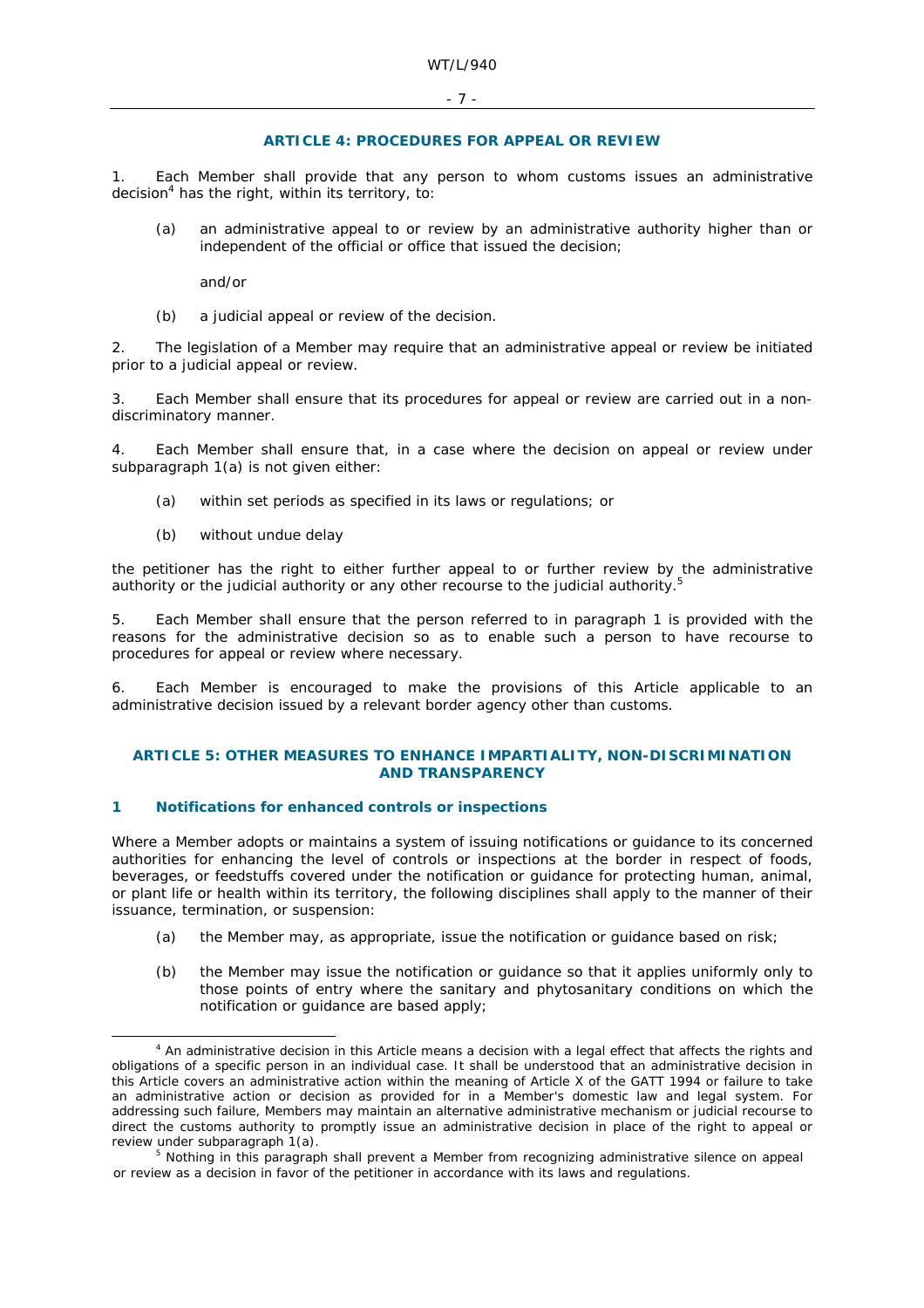- 8 -
- (c) the Member shall promptly terminate or suspend the notification or guidance when circumstances giving rise to it no longer exist, or if changed circumstances can be addressed in a less trade-restrictive manner; and
- (d) when the Member decides to terminate or suspend the notification or guidance, it shall, as appropriate, promptly publish the announcement of its termination or suspension in a non-discriminatory and easily accessible manner, or inform the exporting Member or the importer.

# **2 Detention**

A Member shall promptly inform the carrier or importer in case of detention of goods declared for importation, for inspection by customs or any other competent authority.

# **3 Test Procedures**

3.1 A Member may, upon request, grant an opportunity for a second test in case the first test result of a sample taken upon arrival of goods declared for importation shows an adverse finding.

3.2 A Member shall either publish, in a non-discriminatory and easily accessible manner, the name and address of any laboratory where the test can be carried out or provide this information to the importer when it is granted the opportunity provided under paragraph 3.1.

3.3 A Member shall consider the result of the second test, if any, conducted under paragraph 3.1, for the release and clearance of goods and, if appropriate, may accept the results of such test.

## **ARTICLE 6: DISCIPLINES ON FEES AND CHARGES IMPOSED ON OR IN CONNECTION WITH IMPORTATION AND EXPORTATION AND PENALTIES**

# **1 General Disciplines on Fees and Charges Imposed on or in Connection with Importation and Exportation**

1.1 The provisions of paragraph 1 shall apply to all fees and charges other than import and export duties and other than taxes within the purview of Article III of GATT 1994 imposed by Members on or in connection with the importation or exportation of goods.

1.2 Information on fees and charges shall be published in accordance with Article 1. This information shall include the fees and charges that will be applied, the reason for such fees and charges, the responsible authority and when and how payment is to be made.

1.3 An adequate time period shall be accorded between the publication of new or amended fees and charges and their entry into force, except in urgent circumstances. Such fees and charges shall not be applied until information on them has been published.

1.4 Each Member shall periodically review its fees and charges with a view to reducing their number and diversity, where practicable.

## **2 Specific disciplines on Fees and Charges for Customs Processing Imposed on or in Connection with Importation and Exportation**

Fees and charges for customs processing:

- (i) shall be limited in amount to the approximate cost of the services rendered on or in connection with the specific import or export operation in question; and
- (ii) are not required to be linked to a specific import or export operation provided they are levied for services that are closely connected to the customs processing of goods.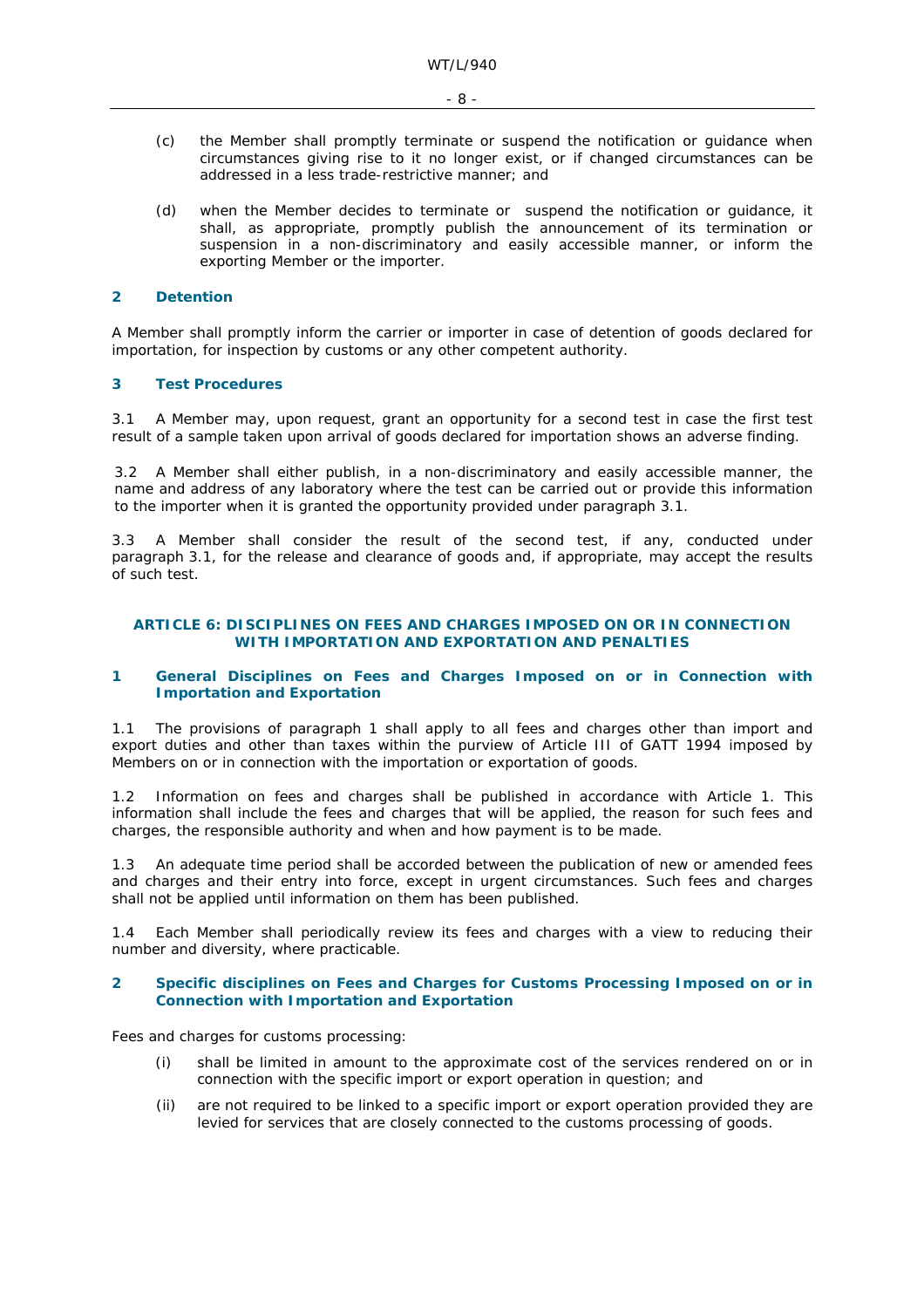## **3 Penalty Disciplines**

3.1 For the purpose of paragraph 3, the term "penalties" shall mean those imposed by a Member's customs administration for a breach of the Member's customs laws, regulations, or procedural requirements.

3.2 Each Member shall ensure that penalties for a breach of a customs law, regulation, or procedural requirement are imposed only on the person(s) responsible for the breach under its laws.

3.3 The penalty imposed shall depend on the facts and circumstances of the case and shall be commensurate with the degree and severity of the breach.

- 3.4 Each Member shall ensure that it maintains measures to avoid:
	- (a) conflicts of interest in the assessment and collection of penalties and duties; and
	- (b) creating an incentive for the assessment or collection of a penalty that is inconsistent with paragraph 3.3.

3.5 Each Member shall ensure that when a penalty is imposed for a breach of customs laws, regulations, or procedural requirements, an explanation in writing is provided to the person(s) upon whom the penalty is imposed specifying the nature of the breach and the applicable law, regulation or procedure under which the amount or range of penalty for the breach has been prescribed.

3.6 When a person voluntarily discloses to a Member's customs administration the circumstances of a breach of a customs law, regulation, or procedural requirement prior to the discovery of the breach by the customs administration, the Member is encouraged to, where appropriate, consider this fact as a potential mitigating factor when establishing a penalty for that person.

3.7 The provisions of this paragraph shall apply to the penalties on traffic in transit referred to in paragraph 3.1.

# **ARTICLE 7: RELEASE AND CLEARANCE OF GOODS**

#### **1 Pre-arrival Processing**

1.1 Each Member shall adopt or maintain procedures allowing for the submission of import documentation and other required information, including manifests, in order to begin processing prior to the arrival of goods with a view to expediting the release of goods upon arrival.

1.2 Each Member shall, as appropriate, provide for advance lodging of documents in electronic format for pre-arrival processing of such documents.

# **2 Electronic Payment**

Each Member shall, to the extent practicable, adopt or maintain procedures allowing the option of electronic payment for duties, taxes, fees, and charges collected by customs incurred upon importation and exportation.

## **3 Separation of Release from Final Determination of Customs Duties, Taxes, Fees and Charges**

3.1 Each Member shall adopt or maintain procedures allowing the release of goods prior to the final determination of customs duties, taxes, fees, and charges, if such a determination is not done prior to, or upon arrival, or as rapidly as possible after arrival and provided that all other regulatory requirements have been met.

3.2 As a condition for such release, a Member may require: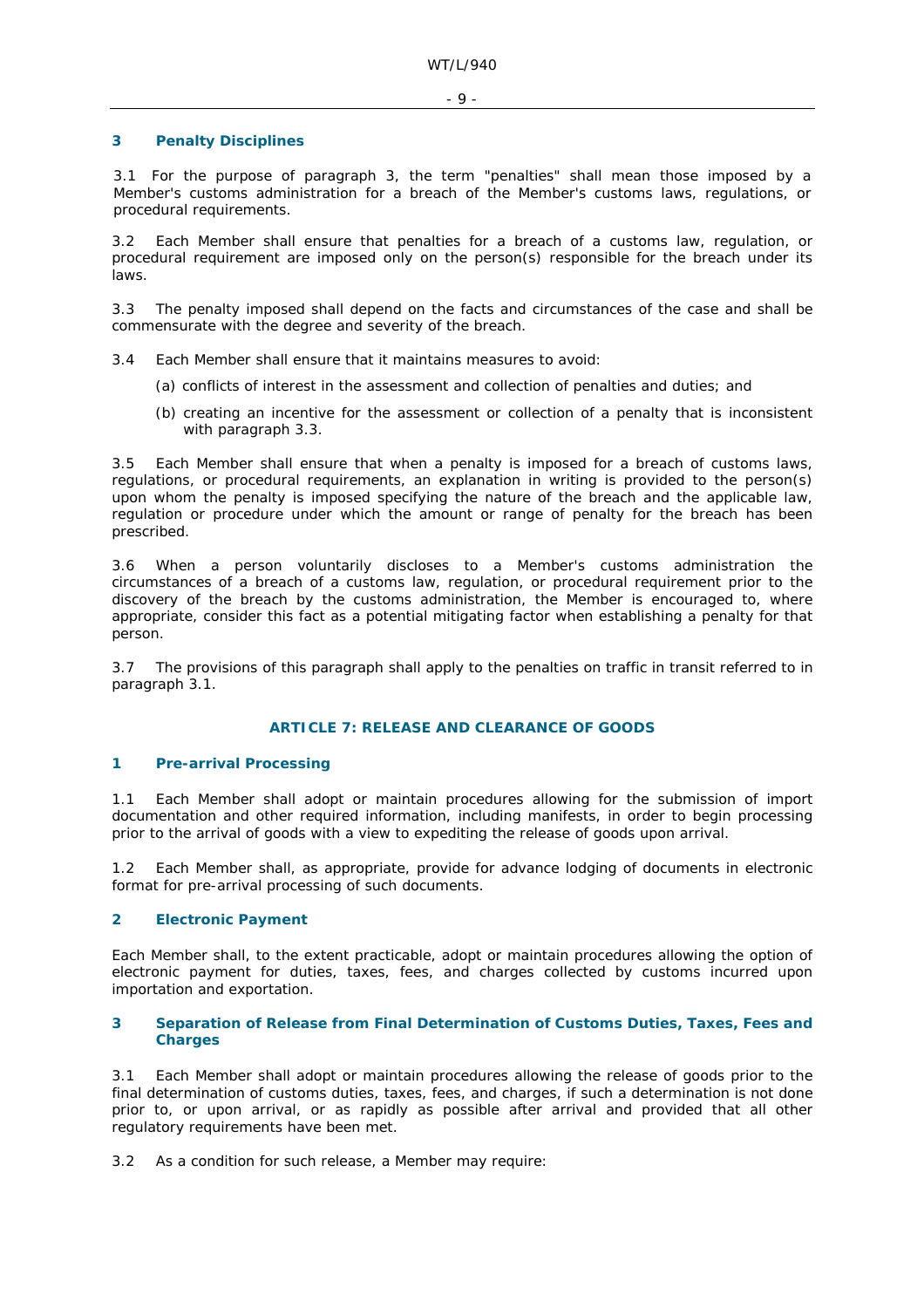- (a) payment of customs duties, taxes, fees, and charges determined prior to or upon arrival of goods and a guarantee for any amount not yet determined in the form of a surety, a deposit, or another appropriate instrument provided for in its laws and regulations; or
- (b) a guarantee in the form of a surety, a deposit, or another appropriate instrument provided for in its laws and regulations.

3.3 Such guarantee shall not be greater than the amount the Member requires to ensure payment of customs duties, taxes, fees, and charges ultimately due for the goods covered by the guarantee.

3.4 In cases where an offence requiring imposition of monetary penalties or fines has been detected, a guarantee may be required for the penalties and fines that may be imposed.

3.5 The guarantee as set out in paragraphs 3.2 and 3.4 shall be discharged when it is no longer required.

3.6 Nothing in these provisions shall affect the right of a Member to examine, detain, seize or confiscate or deal with the goods in any manner not otherwise inconsistent with the Member's WTO rights and obligations.

# **4 Risk Management**

4.1 Each Member shall, to the extent possible, adopt or maintain a risk management system for customs control.

4.2 Each Member shall design and apply risk management in a manner as to avoid arbitrary or unjustifiable discrimination, or a disguised restriction on international trade.

4.3 Each Member shall concentrate customs control and, to the extent possible other relevant border controls, on high-risk consignments and expedite the release of low-risk consignments. A Member also may select, on a random basis, consignments for such controls as part of its risk management.

4.4 Each Member shall base risk management on an assessment of risk through appropriate selectivity criteria. Such selectivity criteria may include, *inter alia,* the Harmonized System code, nature and description of the goods, country of origin, country from which the goods were shipped, value of the goods, compliance record of traders, and type of means of transport.

#### **5 Post-clearance Audit**

5.1 With a view to expediting the release of goods, each Member shall adopt or maintain postclearance audit to ensure compliance with customs and other related laws and regulations.

5.2 Each Member shall select a person or a consignment for post-clearance audit in a risk-based manner, which may include appropriate selectivity criteria. Each Member shall conduct postclearance audits in a transparent manner. Where the person is involved in the audit process and conclusive results have been achieved the Member shall, without delay, notify the person whose record is audited of the results, the person's rights and obligations, and the reasons for the results.

5.3 The information obtained in post-clearance audit may be used in further administrative or judicial proceedings.

5.4 Members shall, wherever practicable, use the result of post-clearance audit in applying risk management.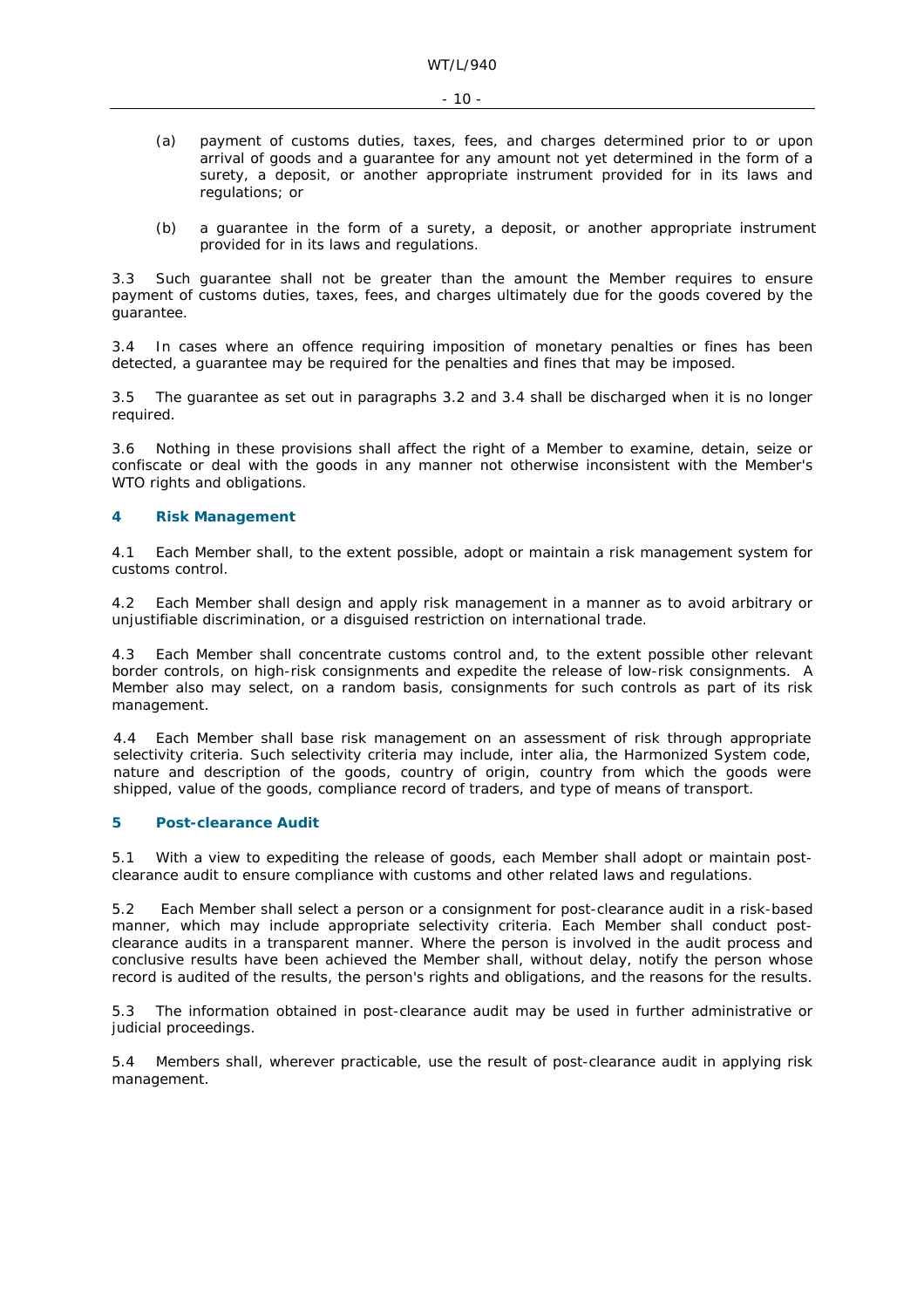## **6 Establishment and Publication of Average Release Times**

6.1 Members are encouraged to measure and publish their average release time of goods periodically and in a consistent manner, using tools such as, *inter alia*, the Time Release Study of the World Customs Organization (referred to in this Agreement as the "WCO").<sup>6</sup>

6.2 Members are encouraged to share with the Committee their experiences in measuring average release times, including methodologies used, bottlenecks identified, and any resulting effects on efficiency.

# **7 Trade Facilitation Measures for Authorized Operators**

7.1 Each Member shall provide additional trade facilitation measures related to import, export, or transit formalities and procedures, pursuant to paragraph 7.3, to operators who meet specified criteria, hereinafter called authorized operators. Alternatively, a Member may offer such trade facilitation measures through customs procedures generally available to all operators and is not required to establish a separate scheme.

7.2 The specified criteria to qualify as an authorized operator shall be related to compliance, or the risk of non-compliance, with requirements specified in a Member's laws, regulations or procedures.

- (a) Such criteria, which shall be published, may include:
	- (i) an appropriate record of compliance with customs and other related laws and regulations;
	- (ii) a system of managing records to allow for necessary internal controls;
	- (iii) financial solvency, including, where appropriate, provision of a sufficient security or guarantee; and
	- (iv) supply chain security.
- (b) Such criteria shall not:
	- (i) be designed or applied so as to afford or create arbitrary or unjustifiable discrimination between operators where the same conditions prevail; and
	- (ii) to the extent possible, restrict the participation of small and medium-sized enterprises.

7.3 The trade facilitation measures provided pursuant to paragraph 7.1 shall include at least three of the following measures: $7$ 

- (a) low documentary and data requirements, as appropriate;
- (b) low rate of physical inspections and examinations, as appropriate;
- (c) rapid release time, as appropriate;
- (d) deferred payment of duties, taxes, fees, and charges;

 $\overline{\phantom{0}}$ <sup>6</sup> Each Member may determine the scope and methodology of such average release time measurement in accordance with its needs and capacity.

 $^7$  A measure listed in subparagraphs 7.3 (a) to (g) will be deemed to be provided to authorized operators if it is generally available to all operators.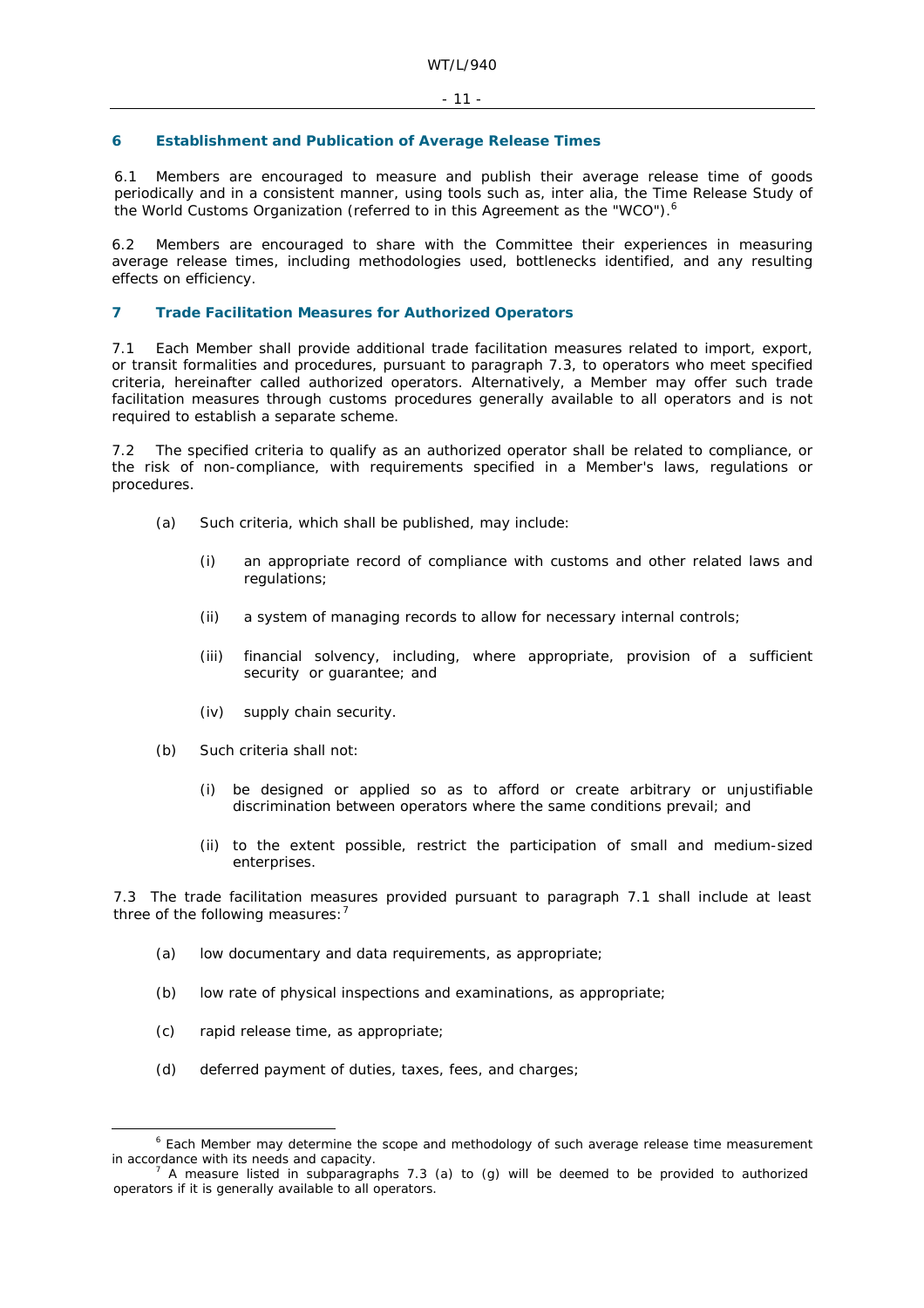- (e) use of comprehensive guarantees or reduced guarantees;
- (f) a single customs declaration for all imports or exports in a given period; and
- (g) clearance of goods at the premises of the authorized operator or another place authorized by customs.

7.4 Members are encouraged to develop authorized operator schemes on the basis of international standards, where such standards exist, except when such standards would be an inappropriate or ineffective means for the fulfilment of the legitimate objectives pursued.

7.5 In order to enhance the trade facilitation measures provided to operators, Members shall afford to other Members the possibility of negotiating mutual recognition of authorized operator schemes.

7.6 Members shall exchange relevant information within the Committee about authorized operator schemes in force.

## **8 Expedited Shipments**

8.1 Each Member shall adopt or maintain procedures allowing for the expedited release of at least those goods entered through air cargo facilities to persons who apply for such treatment, while maintaining customs control.<sup>8</sup> If a Member employs criteria<sup>9</sup> limiting who may apply, the Member may, in published criteria, require that the applicant shall, as conditions for qualifying for the application of the treatment described in paragraph 8.2 to its expedited shipments:

- (a) provide adequate infrastructure and payment of customs expenses related to processing of expedited shipments in cases where the applicant fulfils the Member's requirements for such processing to be performed at a dedicated facility;
- (b) submit in advance of the arrival of an expedited shipment the information necessary for the release;
- (c) be assessed fees limited in amount to the approximate cost of services rendered in providing the treatment described in paragraph 8.2;
- (d) maintain a high degree of control over expedited shipments through the use of internal security, logistics, and tracking technology from pick-up to delivery;
- (e) provide expedited shipment from pick-up to delivery;
- (f) assume liability for payment of all customs duties, taxes, fees, and charges to the customs authority for the goods;
- (g) have a good record of compliance with customs and other related laws and regulations;
- (h) comply with other conditions directly related to the effective enforcement of the Member's laws, regulations, and procedural requirements, that specifically relate to providing the treatment described in paragraph 8.2.
- 8.2 Subject to paragraphs 8.1 and 8.3, Members shall:
	- (a) minimize the documentation required for the release of expedited shipments in accordance with paragraph 1 of Article 10 and, to the extent possible, provide for release based on a single submission of information on certain shipments;

 <sup>8</sup> <sup>8</sup> In cases where a Member has an existing procedure that provides the treatment in paragraph 8.2, this provision does not require that Member to introduce separate expedited release procedures.

<sup>&</sup>lt;sup>9</sup> Such application criteria, if any, shall be in addition to the Member's requirements for operating with respect to all goods or shipments entered through air cargo facilities.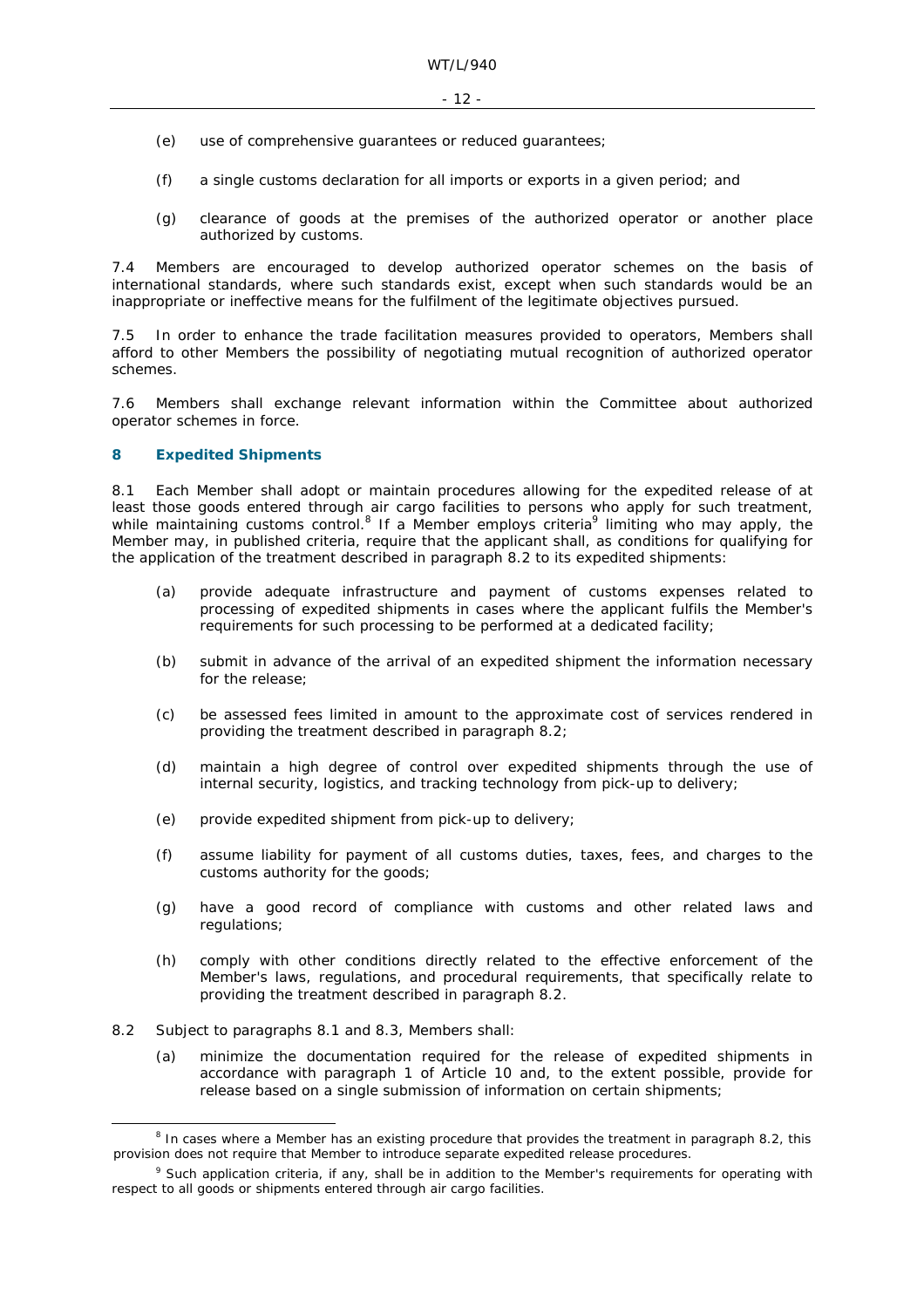- (b) provide for expedited shipments to be released under normal circumstances as rapidly as possible after arrival, provided the information required for release has been submitted;
- (c) endeavour to apply the treatment in subparagraphs (a) and (b) to shipments of any weight or value recognizing that a Member is permitted to require additional entry procedures, including declarations and supporting documentation and payment of duties and taxes, and to limit such treatment based on the type of good, provided the treatment is not limited to low value goods such as documents; and
- (d) provide, to the extent possible, for a *de minimis* shipment value or dutiable amount for which customs duties and taxes will not be collected, aside from certain prescribed goods. Internal taxes, such as value added taxes and excise taxes, applied to imports consistently with Article III of the GATT 1994 are not subject to this provision.

8.3 Nothing in paragraphs 8.1 and 8.2 shall affect the right of a Member to examine, detain, seize, confiscate or refuse entry of goods, or to carry out post-clearance audits, including in connection with the use of risk management systems. Further, nothing in paragraphs 8.1 and 8.2 shall prevent a Member from requiring, as a condition for release, the submission of additional information and the fulfilment of non-automatic licensing requirements.

# **9 Perishable Goods10**

9.1 With a view to preventing avoidable loss or deterioration of perishable goods, and provided that all regulatory requirements have been met, each Member shall provide for the release of perishable goods:

- (a) under normal circumstances within the shortest possible time; and
- (b) in exceptional circumstances where it would be appropriate to do so, outside the business hours of customs and other relevant authorities.

9.2 Each Member shall give appropriate priority to perishable goods when scheduling any examinations that may be required.

9.3 Each Member shall either arrange or allow an importer to arrange for the proper storage of perishable goods pending their release. The Member may require that any storage facilities arranged by the importer have been approved or designated by its relevant authorities. The movement of the goods to those storage facilities, including authorizations for the operator moving the goods, may be subject to the approval, where required, of the relevant authorities. The Member shall, where practicable and consistent with domestic legislation, upon the request of the importer, provide for any procedures necessary for release to take place at those storage facilities.

9.4 In cases of significant delay in the release of perishable goods, and upon written request, the importing Member shall, to the extent practicable, provide a communication on the reasons for the delay.

# **ARTICLE 8: BORDER AGENCY COOPERATION**

1. Each Member shall ensure that its authorities and agencies responsible for border controls and procedures dealing with the importation, exportation, and transit of goods cooperate with one another and coordinate their activities in order to facilitate trade.

2. Each Member shall, to the extent possible and practicable, cooperate on mutually agreed terms with other Members with whom it shares a common border with a view to coordinating procedures at border crossings to facilitate cross-border trade. Such cooperation and coordination may include:

<sup>&</sup>lt;sup>10</sup> For the purposes of this provision, perishable goods are goods that rapidly decay due to their natural characteristics, in particular in the absence of appropriate storage conditions.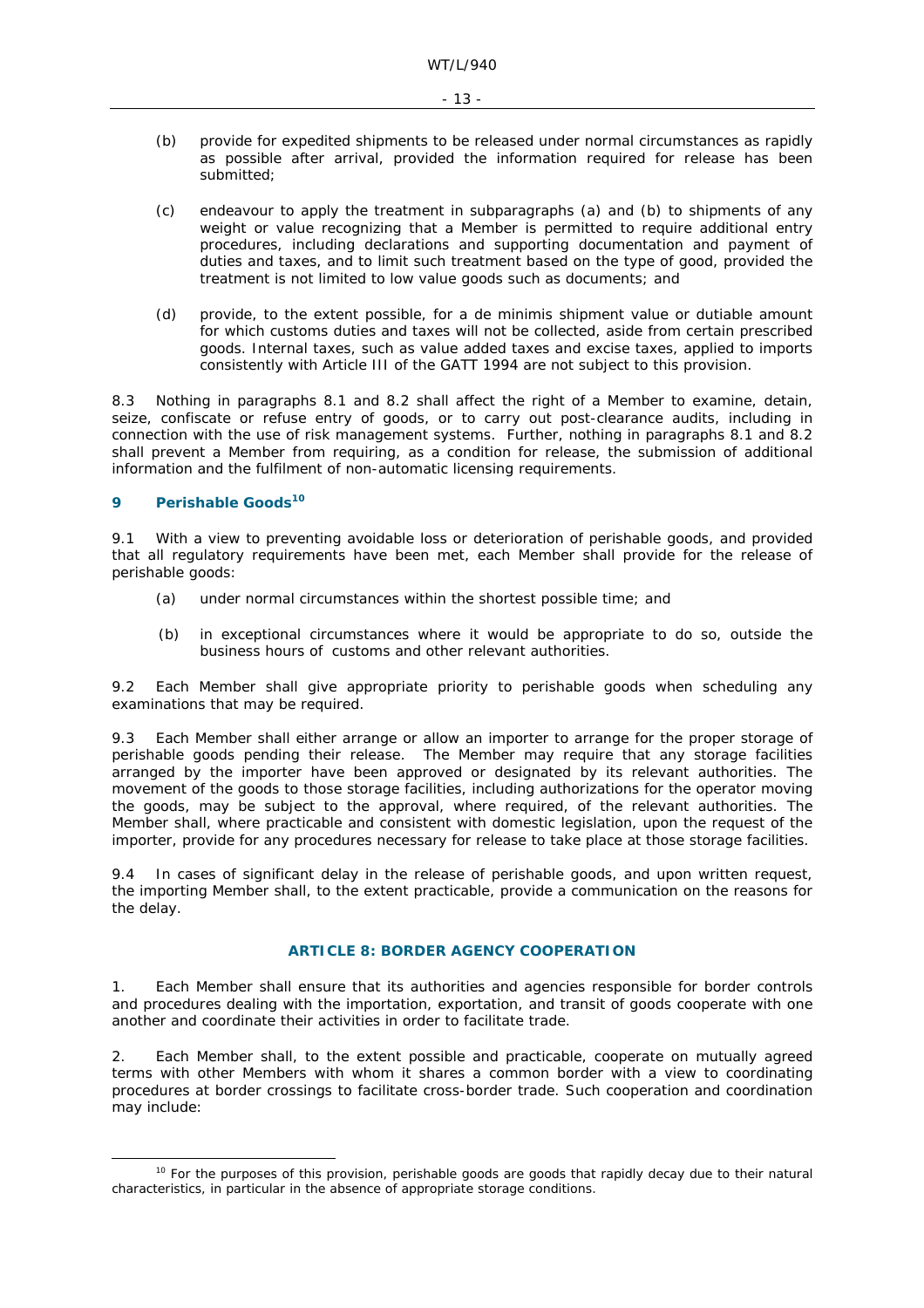WT/L/940

- (a) alignment of working days and hours;
- (b) alignment of procedures and formalities;
- (c) development and sharing of common facilities;
- (d) joint controls;
- (e) establishment of one stop border post control.

### **ARTICLE 9: MOVEMENT OF GOODS INTENDED FOR IMPORT UNDER CUSTOMS CONTROL**

Each Member shall, to the extent practicable, and provided all regulatory requirements are met, allow goods intended for import to be moved within its territory under customs control from a customs office of entry to another customs office in its territory from where the goods would be released or cleared.

## **ARTICLE 10: FORMALITIES CONNECTED WITH IMPORTATION, EXPORTATION AND TRANSIT**

#### **1 Formalities and Documentation Requirements**

1.1 With a view to minimizing the incidence and complexity of import, export, and transit formalities and to decreasing and simplifying import, export, and transit documentation requirements and taking into account the legitimate policy objectives and other factors such as changed circumstances, relevant new information, business practices, availability of techniques and technology, international best practices, and inputs from interested parties, each Member shall review such formalities and documentation requirements and, based on the results of the review, ensure, as appropriate, that such formalities and documentation requirements are:

- (a) adopted and/or applied with a view to a rapid release and clearance of goods, particularly perishable goods;
- (b) adopted and/or applied in a manner that aims at reducing the time and cost of compliance for traders and operators;
- (c) the least trade restrictive measure chosen where two or more alternative measures are reasonably available for fulfilling the policy objective or objectives in question; and
- (d) not maintained, including parts thereof, if no longer required.

1.2 The Committee shall develop procedures for the sharing by Members of relevant information and best practices, as appropriate.

# **2 Acceptance of Copies**

2.1 Each Member shall, where appropriate, endeavour to accept paper or electronic copies of supporting documents required for import, export, or transit formalities.

2.2 Where a government agency of a Member already holds the original of such a document, any other agency of that Member shall accept a paper or electronic copy, where applicable, from the agency holding the original in lieu of the original document.

2.3 A Member shall not require an original or copy of export declarations submitted to the customs authorities of the exporting Member as a requirement for importation.11

<sup>&</sup>lt;sup>11</sup> Nothing in this paragraph precludes a Member from requiring documents such as certificates, permits or licenses as a requirement for the importation of controlled or regulated goods.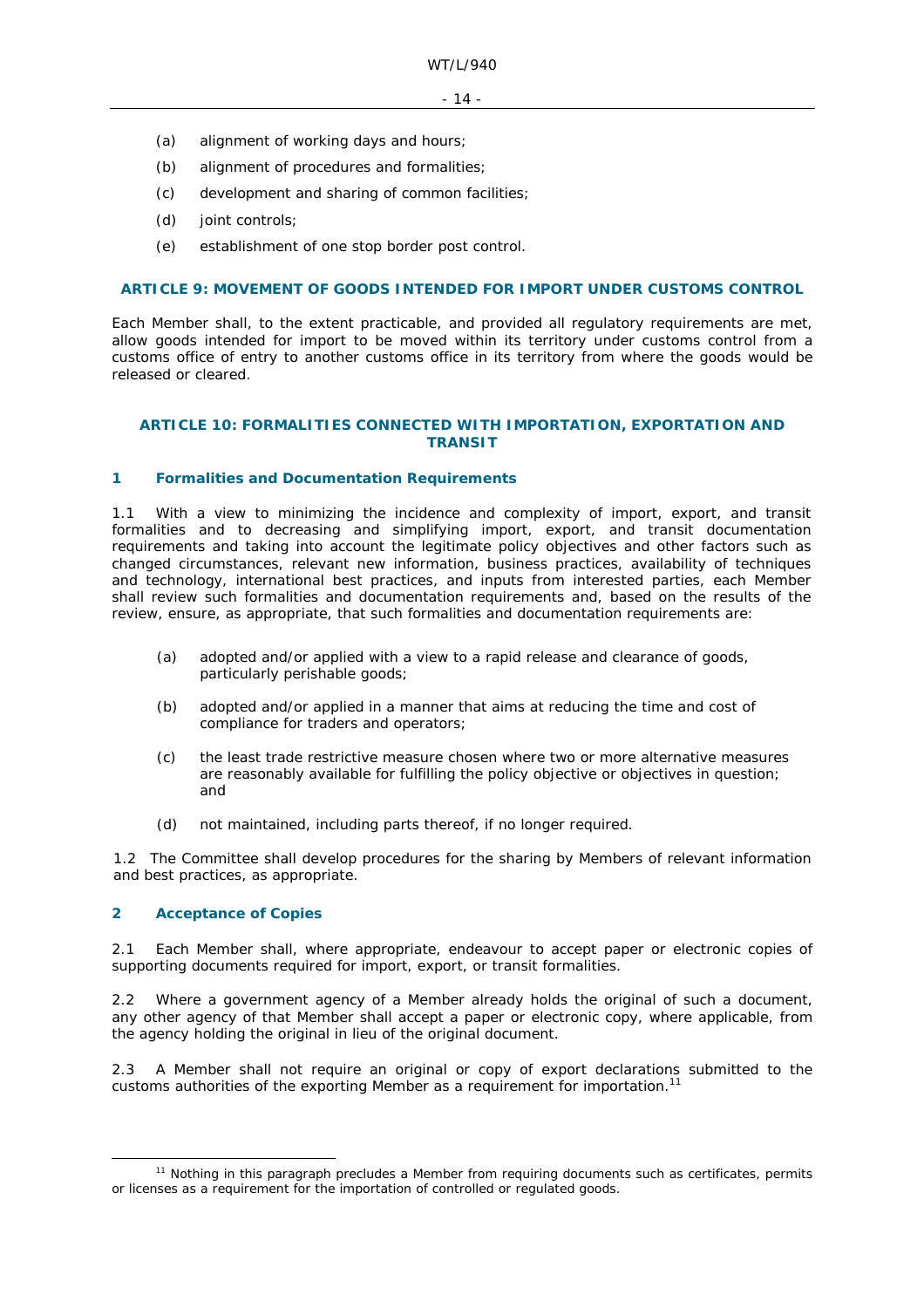# **3 Use of International Standards**

3.1 Members are encouraged to use relevant international standards or parts thereof as a basis for their import, export, or transit formalities and procedures, except as otherwise provided for in this Agreement.

3.2 Members are encouraged to take part, within the limits of their resources, in the preparation and periodic review of relevant international standards by appropriate international organizations.

3.3 The Committee shall develop procedures for the sharing by Members of relevant information, and best practices, on the implementation of international standards, as appropriate.

The Committee may also invite relevant international organizations to discuss their work on international standards. As appropriate, the Committee may identify specific standards that are of particular value to Members.

## **4 Single Window**

4.1 Members shall endeavour to establish or maintain a single window, enabling traders to submit documentation and/or data requirements for importation, exportation, or transit of goods through a single entry point to the participating authorities or agencies. After the examination by the participating authorities or agencies of the documentation and/or data, the results shall be notified to the applicants through the single window in a timely manner.

4.2 In cases where documentation and/or data requirements have already been received through the single window, the same documentation and/or data requirements shall not be requested by participating authorities or agencies except in urgent circumstances and other limited exceptions which are made public.

4.3 Members shall notify the Committee of the details of operation of the single window.

4.4 Members shall, to the extent possible and practicable, use information technology to support the single window.

## **5 Preshipment Inspection**

5.1 Members shall not require the use of preshipment inspections in relation to tariff classification and customs valuation.

5.2 Without prejudice to the rights of Members to use other types of preshipment inspection not covered by paragraph 5.1, Members are encouraged not to introduce or apply new requirements regarding their use.<sup>12</sup>

## **6 Use of Customs Brokers**

6.1 Without prejudice to the important policy concerns of some Members that currently maintain a special role for customs brokers, from the entry into force of this Agreement Members shall not introduce the mandatory use of customs brokers.

6.2 Each Member shall notify the Committee and publish its measures on the use of customs brokers. Any subsequent modifications thereof shall be notified and published promptly.

6.3 With regard to the licensing of customs brokers, Members shall apply rules that are transparent and objective.

 $12$  This paragraph refers to preshipment inspections covered by the Agreement on Preshipment Inspection, and does not preclude preshipment inspections for sanitary and phytosanitary purposes.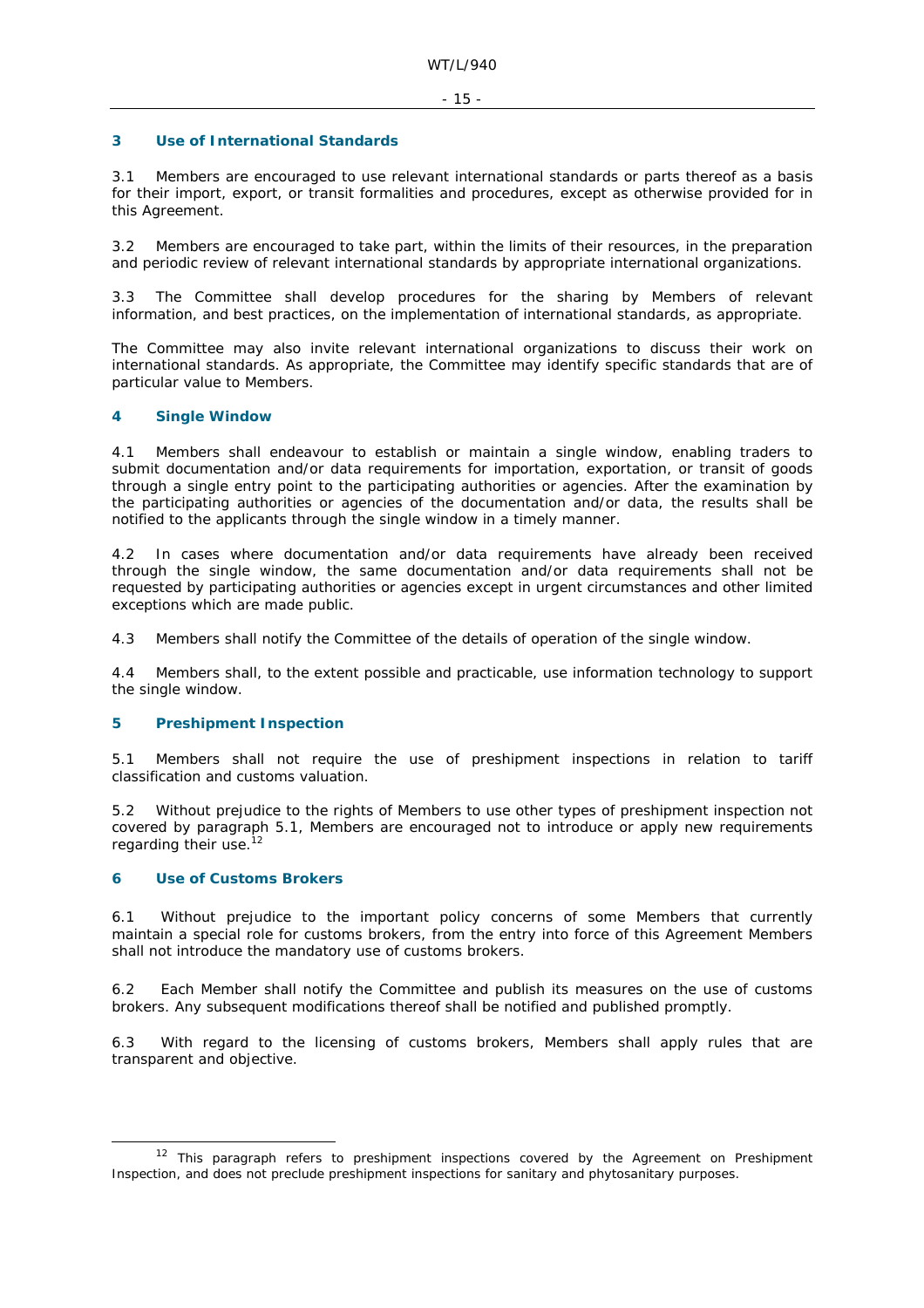# **7 Common Border Procedures and Uniform Documentation Requirements**

7.1 Each Member shall, subject to paragraph 7.2, apply common customs procedures and uniform documentation requirements for release and clearance of goods throughout its territory.

- 7.2 Nothing in this Article shall prevent a Member from:
	- (a) differentiating its procedures and documentation requirements based on the nature and type of goods, or their means of transport;
	- (b) differentiating its procedures and documentation requirements for goods based on risk management;
	- (c) differentiating its procedures and documentation requirements to provide total or partial exemption from import duties or taxes;
	- (d) applying electronic filing or processing; or
	- (e) differentiating its procedures and documentation requirements in a manner consistent with the Agreement on the Application of Sanitary and Phytosanitary Measures.

## **8 Rejected Goods**

8.1 Where goods presented for import are rejected by the competent authority of a Member on account of their failure to meet prescribed sanitary or phytosanitary regulations or technical regulations, the Member shall, subject to and consistent with its laws and regulations, allow the importer to re-consign or to return the rejected goods to the exporter or another person designated by the exporter.

8.2 When such an option under paragraph 8.1 is given and the importer fails to exercise it within a reasonable period of time, the competent authority may take a different course of action to deal with such non-compliant goods.

### **9 Temporary Admission of Goods and Inward and Outward Processing**

#### 9.1 Temporary Admission of Goods

Each Member shall allow, as provided for in its laws and regulations, goods to be brought into its customs territory conditionally relieved, totally or partially, from payment of import duties and taxes if such goods are brought into its customs territory for a specific purpose, are intended for re-exportation within a specific period, and have not undergone any change except normal depreciation and wastage due to the use made of them.

- 9.2 Inward and Outward Processing
	- (a) Each Member shall allow, as provided for in its laws and regulations, inward and outward processing of goods. Goods allowed for outward processing may be reimported with total or partial exemption from import duties and taxes in accordance with the Member's laws and regulations.
	- (b) For the purposes of this Article, the term "inward processing" means the customs procedure under which certain goods can be brought into a Member's customs territory conditionally relieved, totally or partially, from payment of import duties and taxes, or eligible for duty drawback, on the basis that such goods are intended for manufacturing, processing, or repair and subsequent exportation.
	- (c) For the purposes of this Article, the term "outward processing" means the customs procedure under which goods which are in free circulation in a Member's customs territory may be temporarily exported for manufacturing, processing, or repair abroad and then re-imported.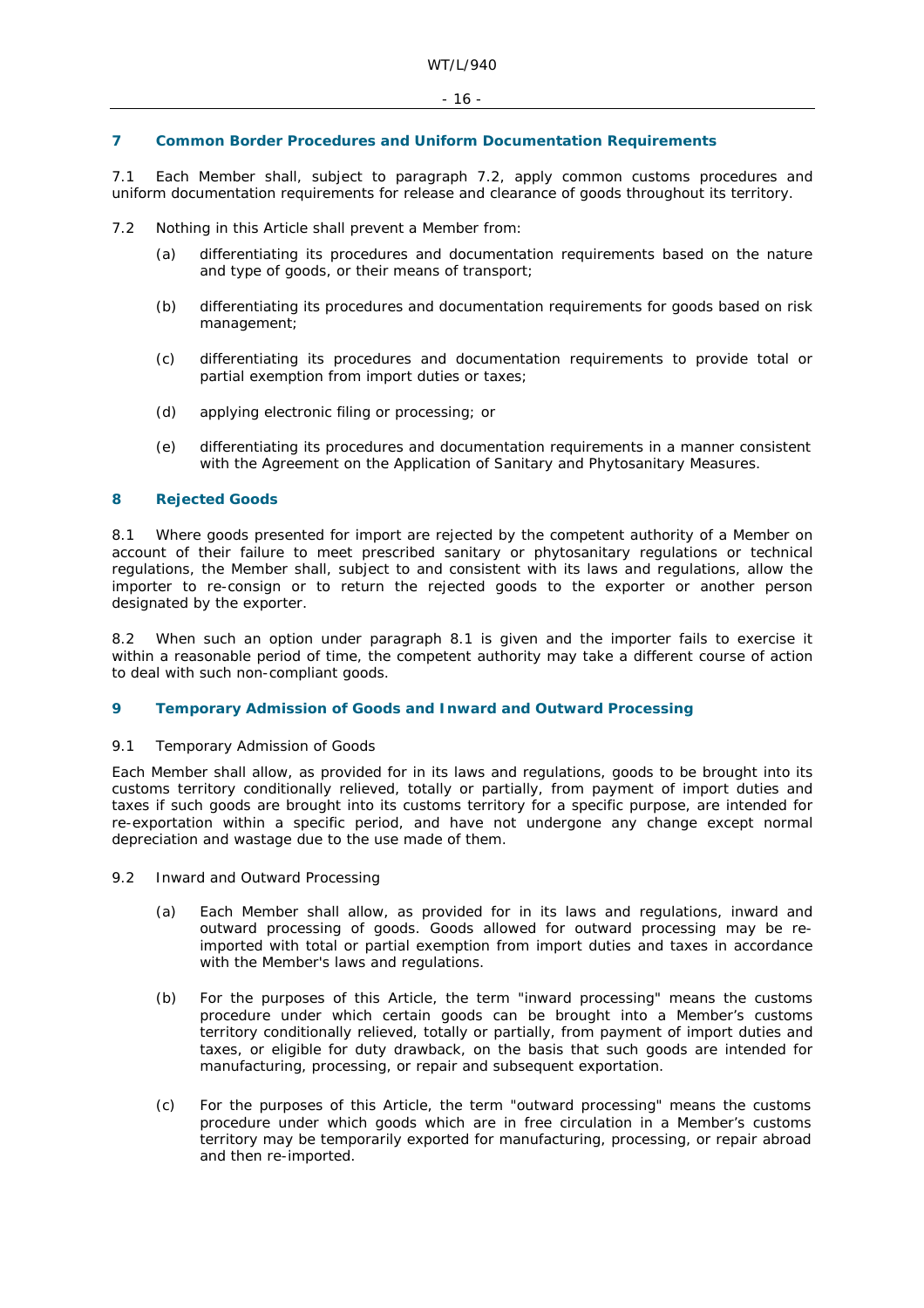## **ARTICLE 11: FREEDOM OF TRANSIT**

1. Any regulations or formalities in connection with traffic in transit imposed by a Member shall not be:

- (a) maintained if the circumstances or objectives giving rise to their adoption no longer exist or if the changed circumstances or objectives can be addressed in a reasonably available less trade-restrictive manner;
- (b) applied in a manner that would constitute a disguised restriction on traffic in transit.

2. Traffic in transit shall not be conditioned upon collection of any fees or charges imposed in respect of transit, except the charges for transportation or those commensurate with administrative expenses entailed by transit or with the cost of services rendered.

3. Members shall not seek, take, or maintain any voluntary restraints or any other similar measures on traffic in transit. This is without prejudice to existing and future national regulations, bilateral or multilateral arrangements related to regulating transport, consistent with WTO rules.

4. Each Member shall accord to products which will be in transit through the territory of any other Member treatment no less favourable than that which would be accorded to such products if they were being transported from their place of origin to their destination without going through the territory of such other Member.

5. Members are encouraged to make available, where practicable, physically separate infrastructure (such as lanes, berths and similar) for traffic in transit.

6. Formalities, documentation requirements, and customs controls in connection with traffic in transit shall not be more burdensome than necessary to:

- (a) identify the goods; and
- (b) ensure fulfilment of transit requirements.

7. Once goods have been put under a transit procedure and have been authorized to proceed from the point of origination in a Member's territory, they will not be subject to any customs charges nor unnecessary delays or restrictions until they conclude their transit at the point of destination within the Member's territory.

8. Members shall not apply technical regulations and conformity assessment procedures within the meaning of the Agreement on Technical Barriers to Trade to goods in transit.

9. Members shall allow and provide for advance filing and processing of transit documentation and data prior to the arrival of goods.

10. Once traffic in transit has reached the customs office where it exits the territory of a Member, that office shall promptly terminate the transit operation if transit requirements have been met.

11. Where a Member requires a guarantee in the form of a surety, deposit or other appropriate monetary or non-monetary<sup>13</sup> instrument for traffic in transit, such guarantee shall be limited to ensuring that requirements arising from such traffic in transit are fulfilled.

<sup>&</sup>lt;sup>13</sup> Nothing in this provision shall preclude a Member from maintaining existing procedures whereby the means of transport can be used as a guarantee for traffic in transit.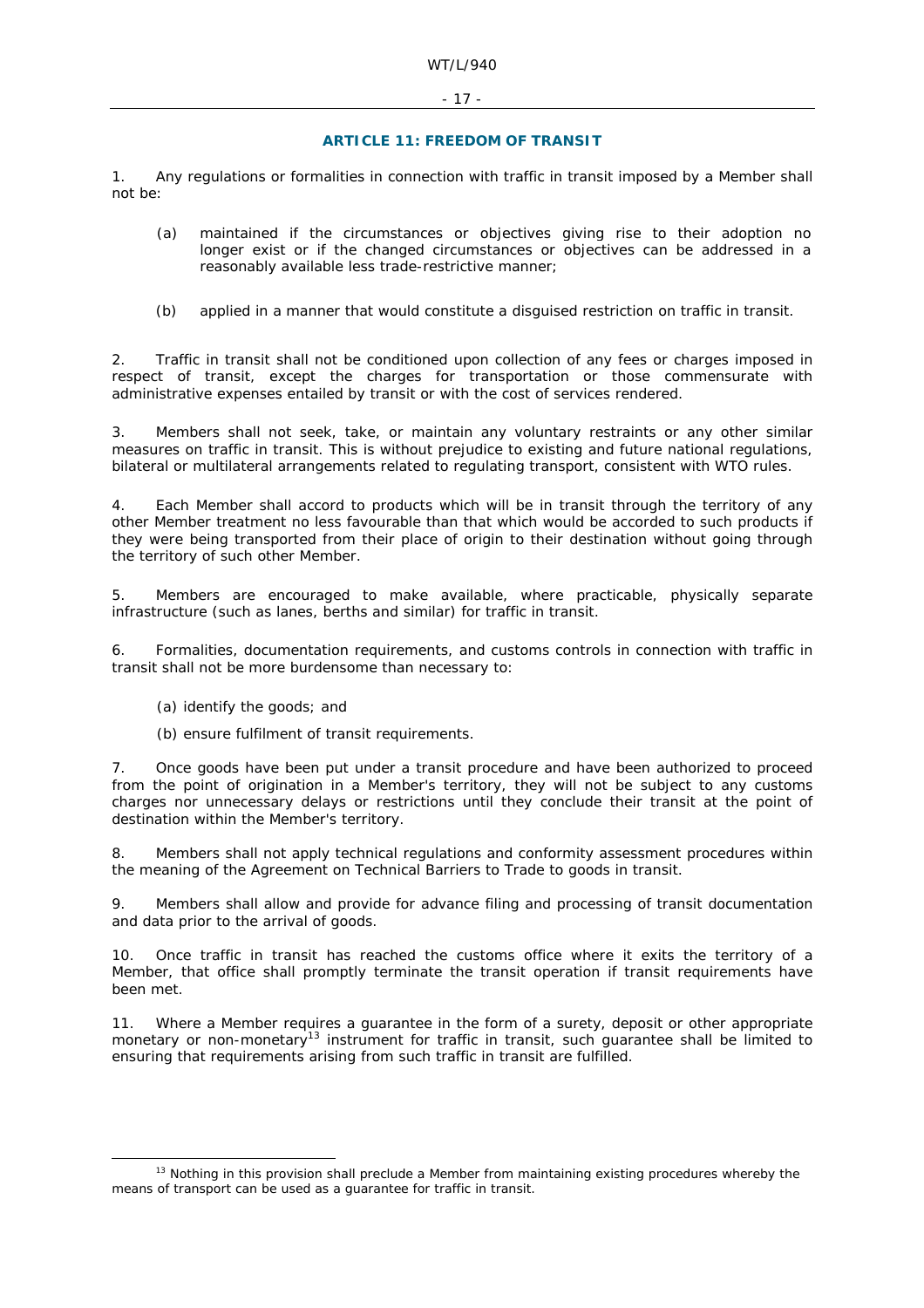12. Once the Member has determined that its transit requirements have been satisfied, the guarantee shall be discharged without delay.

Each Member shall, in a manner consistent with its laws and regulations, allow comprehensive guarantees which include multiple transactions for same operators or renewal of guarantees without discharge for subsequent consignments.

14. Each Member shall make publicly available the relevant information it uses to set the guarantee, including single transaction and, where applicable, multiple transaction guarantee.

15. Each Member may require the use of customs convoys or customs escorts for traffic in transit only in circumstances presenting high risks or when compliance with customs laws and regulations cannot be ensured through the use of guarantees. General rules applicable to customs convoys or customs escorts shall be published in accordance with Article 1.

16. Members shall endeavour to cooperate and coordinate with one another with a view to enhancing freedom of transit. Such cooperation and coordination may include, but is not limited to**,** an understanding on:

- (a) charges;
- (b) formalities and legal requirements; and
- (c) the practical operation of transit regimes.

17. Each Member shall endeavour to appoint a national transit coordinator to which all enquiries and proposals by other Members relating to the good functioning of transit operations can be addressed.

# **ARTICLE 12: CUSTOMS COOPERATION**

# **1 Measures Promoting Compliance and Cooperation**

1.1 Members agree on the importance of ensuring that traders are aware of their compliance obligations, encouraging voluntary compliance to allow importers to self-correct without penalty in appropriate circumstances, and applying compliance measures to initiate stronger measures for non-compliant traders.14

1.2 Members are encouraged to share information on best practices in managing customs compliance, including through the Committee. Members are encouraged to cooperate in technical guidance or assistance and support for capacity building for the purposes of administering compliance measures and enhancing their effectiveness.

# **2 Exchange of Information**

2.1 Upon request and subject to the provisions of this Article, Members shall exchange the information set out in subparagraphs 6.1(b) and/or (c) for the purpose of verifying an import or export declaration in identified cases where there are reasonable grounds to doubt the truth or accuracy of the declaration.

2.2 Each Member shall notify the Committee of the details of its contact point for the exchange of this information.

# **3 Verification**

A Member shall make a request for information only after it has conducted appropriate verification procedures of an import or export declaration and after it has inspected the available relevant documentation.

<sup>&</sup>lt;sup>14</sup> Such activity has the overall objective of lowering the frequency of non-compliance, and consequently reducing the need for exchange of information in pursuit of enforcement.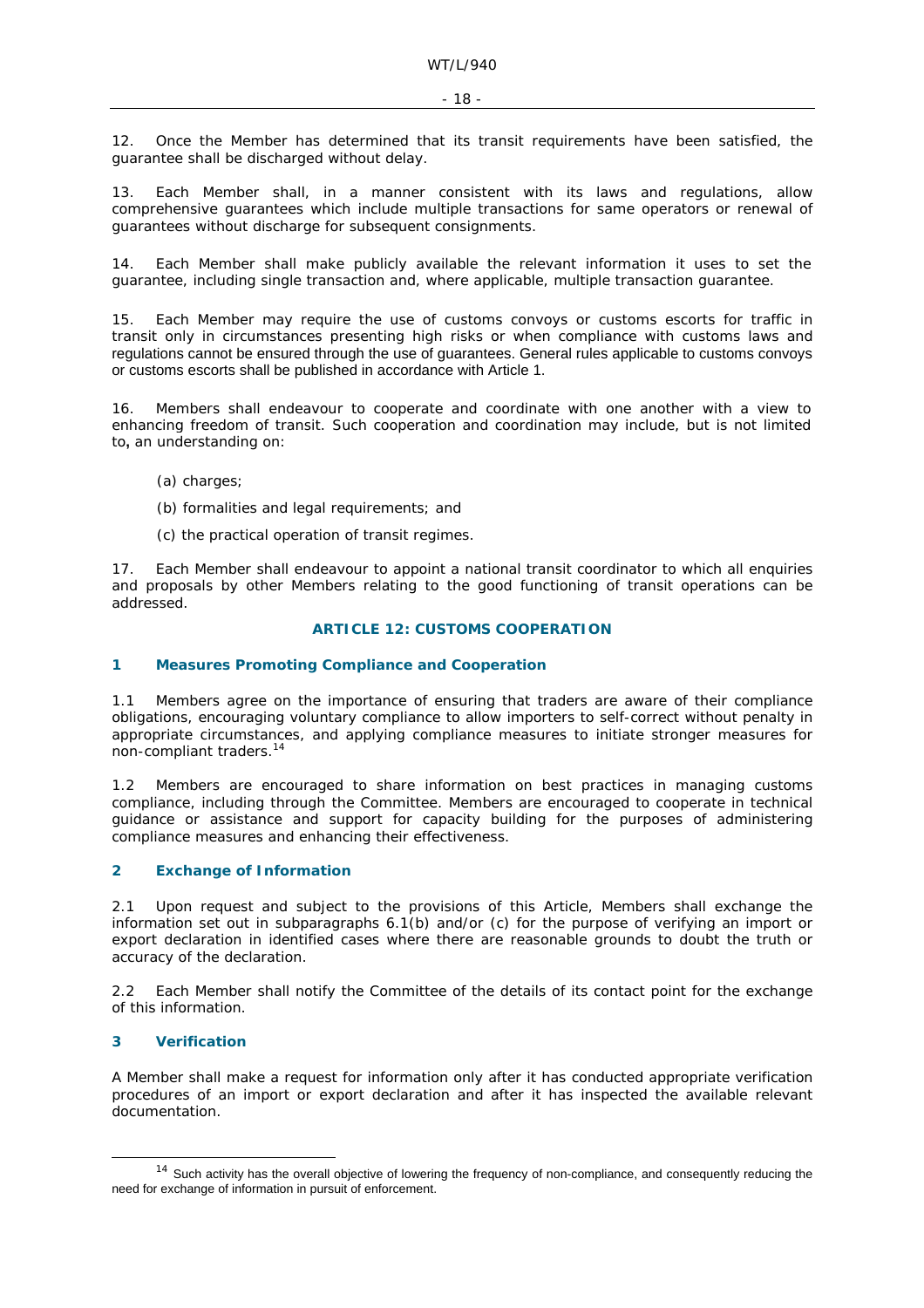#### **4 Request**

4.1 The requesting Member shall provide the requested Member with a written request, through paper or electronic means in a mutually agreed official language of the WTO or other mutually agreed language, including:

- (a) the matter at issue including, where appropriate and available, the number identifying the export declaration corresponding to the import declaration in question;
- (b) the purpose for which the requesting Member is seeking the information or documents, along with the names and contact details of the persons to whom the request relates, if known;
- (c) where required by the requested Member, confirmation<sup>15</sup> of the verification where appropriate;
- (d) the specific information or documents requested;
- (e) the identity of the originating office making the request;
- (f) reference to provisions of the requesting Member's domestic law and legal system that govern the collection, protection, use, disclosure, retention, and disposal of confidential information and personal data.

4.2 If the requesting Member is not in a position to comply with any of the subparagraphs of paragraph 4.1, it shall specify this in the request.

#### **5 Protection and Confidentiality**

- 5.1 The requesting Member shall, subject to paragraph 5.2:
	- (a) hold all information or documents provided by the requested Member strictly in confidence and grant at least the same level of such protection and confidentiality as that provided under the domestic law and legal system of the requested Member as described by it under subparagraphs 6.1(b) or  $(c)$ ;
	- (b) provide information or documents only to the customs authorities dealing with the matter at issue and use the information or documents solely for the purpose stated in the request unless the requested Member agrees otherwise in writing;
	- (c) not disclose the information or documents without the specific written permission of the requested Member;
	- (d) not use any unverified information or documents from the requested Member as the deciding factor towards alleviating the doubt in any given circumstance;
	- (e) respect any case-specific conditions set out by the requested Member regarding retention and disposal of confidential information or documents and personal data; and
	- (f) upon request, inform the requested Member of any decisions and actions taken on the matter as a result of the information or documents provided.

5.2 A requesting Member may be unable under its domestic law and legal system to comply with any of the subparagraphs of paragraph 5.1. If so, the requesting Member shall specify this in the request.

<sup>&</sup>lt;sup>15</sup> This may include pertinent information on the verification conducted under paragraph 3. Such information shall be subject to the level of protection and confidentiality specified by the Member conducting the verification.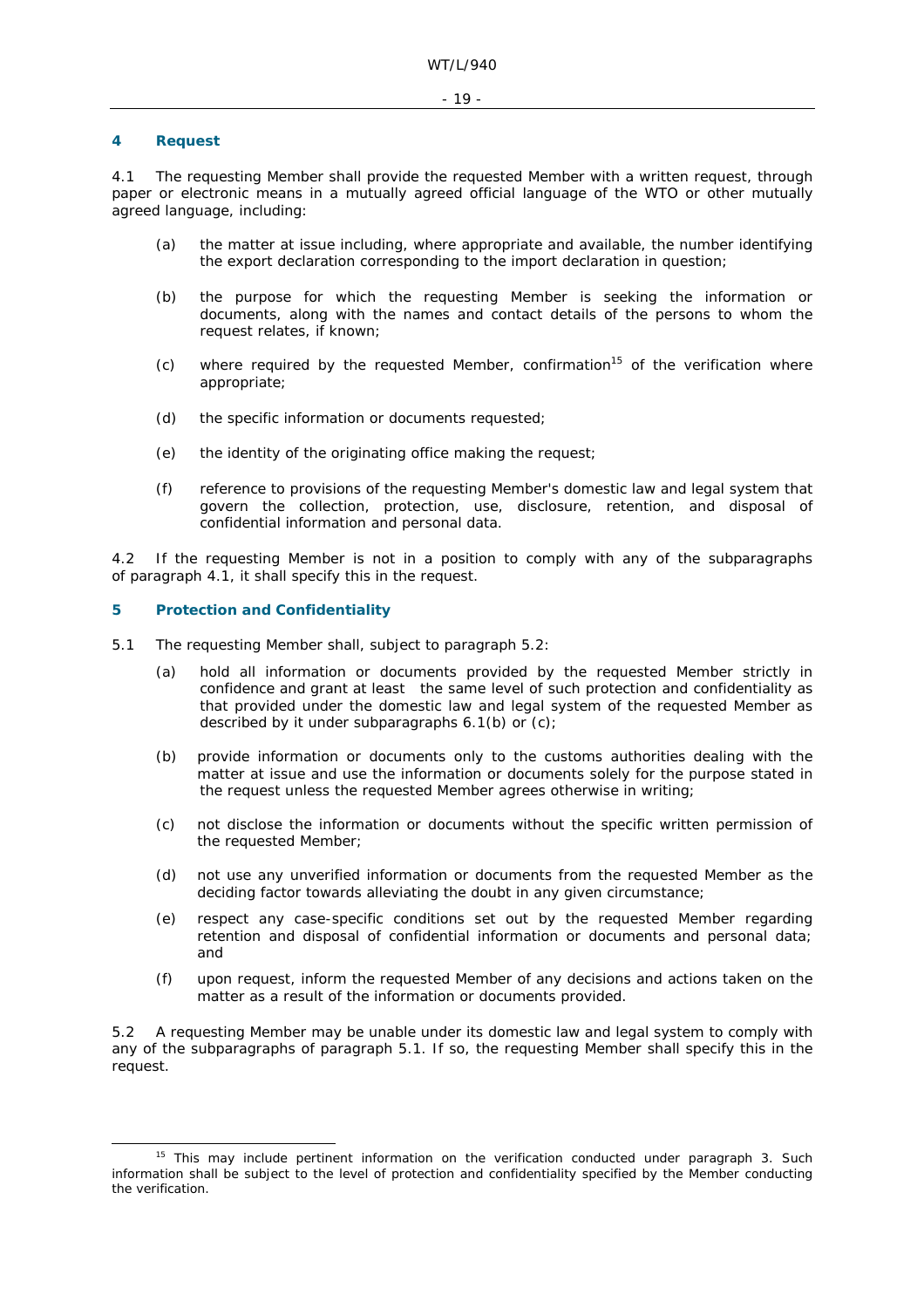5.3 The requested Member shall treat any request and verification information received under paragraph 4 with at least the same level of protection and confidentiality accorded by the requested Member to its own similar information.

# **6 Provision of Information**

- 6.1 Subject to the provisions of this Article, the requested Member shall promptly:
	- (a) respond in writing, through paper or electronic means;
	- (b) provide the specific information as set out in the import or export declaration, or the declaration, to the extent it is available, along with a description of the level of protection and confidentiality required of the requesting Member;
	- (c) if requested, provide the specific information as set out in the following documents, or the documents, submitted in support of the import or export declaration, to the extent it is available: commercial invoice, packing list, certificate of origin and bill of lading, in the form in which these were filed, whether paper or electronic, along with a description of the level of protection and confidentiality required of the requesting Member;
	- (d) confirm that the documents provided are true copies;
	- (e) provide the information or otherwise respond to the request, to the extent possible, within 90 days from the date of the request.

6.2 The requested Member may require, under its domestic law and legal system, an assurance prior to the provision of information that the specific information will not be used as evidence in criminal investigations, judicial proceedings, or in non-customs proceedings without the specific written permission of the requested Member. If the requesting Member is not in a position to comply with this requirement, it should specify this to the requested Member.

# **7 Postponement or Refusal of a Request**

7.1 A requested Member may postpone or refuse part or all of a request to provide information, and shall inform the requesting Member of the reasons for doing so, where:

- (a) it would be contrary to the public interest as reflected in the domestic law and legal system of the requested Member;
- (b) its domestic law and legal system prevents the release of the information. In such a case it shall provide the requesting Member with a copy of the relevant, specific reference;
- (c) the provision of the information would impede law enforcement or otherwise interfere with an on-going administrative or judicial investigation, prosecution or proceeding;
- (d) the consent of the importer or exporter is required by its domestic law and legal system that govern the collection, protection, use, disclosure, retention, and disposal of confidential information or personal data and that consent is not given; or
- (e) the request for information is received after the expiration of the legal requirement of the requested Member for the retention of documents.

7.2 In the circumstances of paragraphs 4.2, 5.2, or 6.2, execution of such a request shall be at the discretion of the requested Member.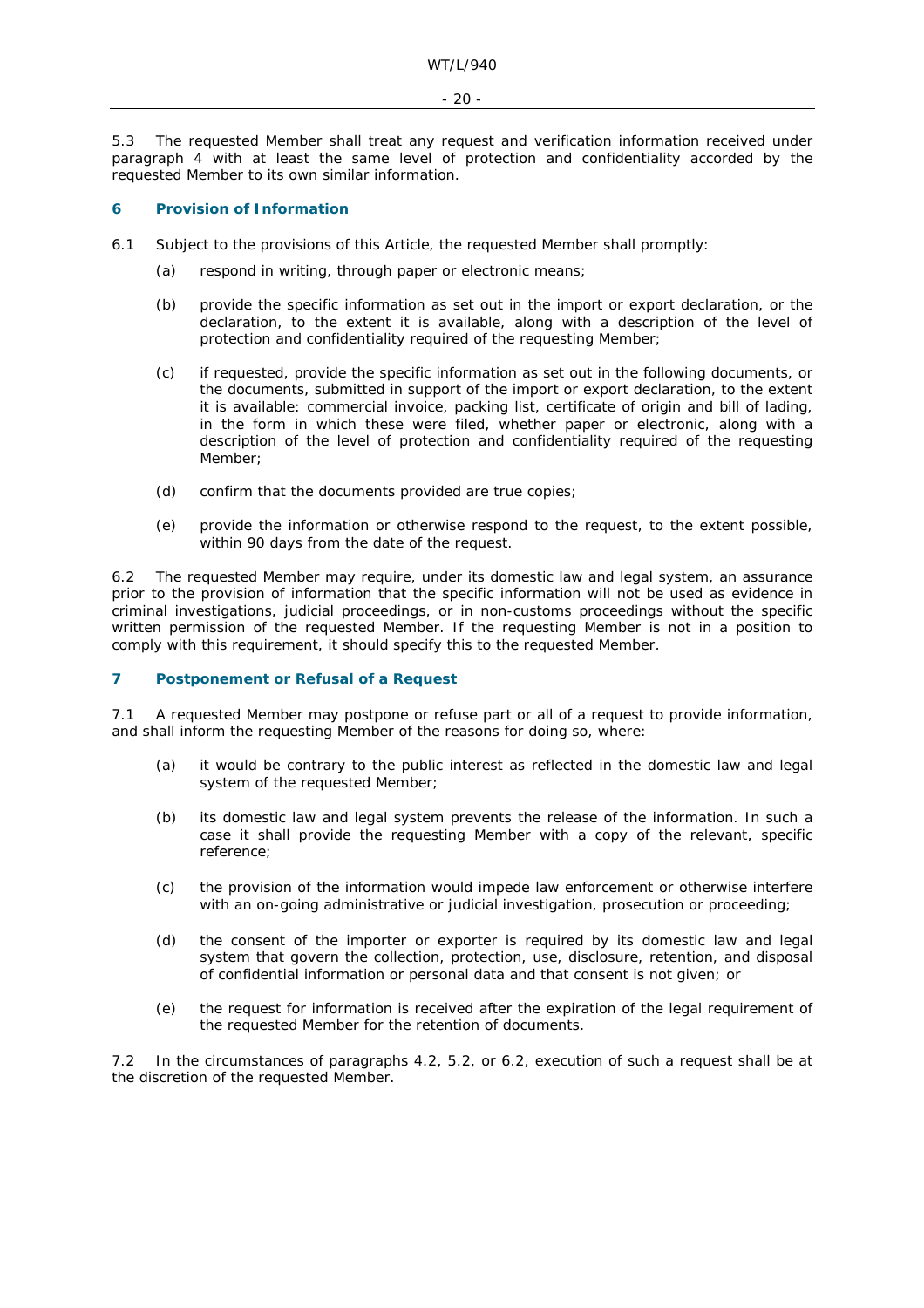# **8 Reciprocity**

If the requesting Member is of the opinion that it would be unable to comply with a similar request if it was made by the requested Member, or if it has not yet implemented this Article, it shall state that fact in its request. Execution of such a request shall be at the discretion of the requested Member.

# **9 Administrative Burden**

9.1 The requesting Member shall take into account the associated resource and cost implications for the requested Member in responding to requests for information. The requesting Member shall consider the proportionality between its fiscal interest in pursuing its request and the efforts to be made by the requested Member in providing the information.

9.2 If a requested Member receives an unmanageable number of requests for information or a request for information of unmanageable scope from one or more requesting Member(s) and is unable to meet such requests within a reasonable time, it may request one or more of the requesting Member(s) to prioritize with a view to agreeing on a practical limit within its resource constraints. In the absence of a mutually-agreed approach, the execution of such requests shall be at the discretion of the requested Member based on the results of its own prioritization.

# **10 Limitations**

A requested Member shall not be required to:

- (a) modify the format of its import or export declarations or procedures;
- (b) call for documents other than those submitted with the import or export declaration as specified in subparagraph 6.1(c);
- (c) initiate enquiries to obtain the information;
- (d) modify the period of retention of such information;
- (e) introduce paper documentation where electronic format has already been introduced;
- (f) translate the information;
- (g) verify the accuracy of the information; or
- (h) provide information that would prejudice the legitimate commercial interests of particular enterprises, public or private.

#### **11 Unauthorized Use or Disclosure**

11.1 In the event of any breach of the conditions of use or disclosure of information exchanged under this Article, the requesting Member that received the information shall promptly communicate the details of such unauthorized use or disclosure to the requested Member that provided the information and:

- (a) take necessary measures to remedy the breach;
- (b) take necessary measures to prevent any future breach; and
- (c) notify the requested Member of the measures taken under subparagraphs (a) and (b).

11.2 The requested Member may suspend its obligations to the requesting Member under this Article until the measures set out in paragraph 11.1 have been taken.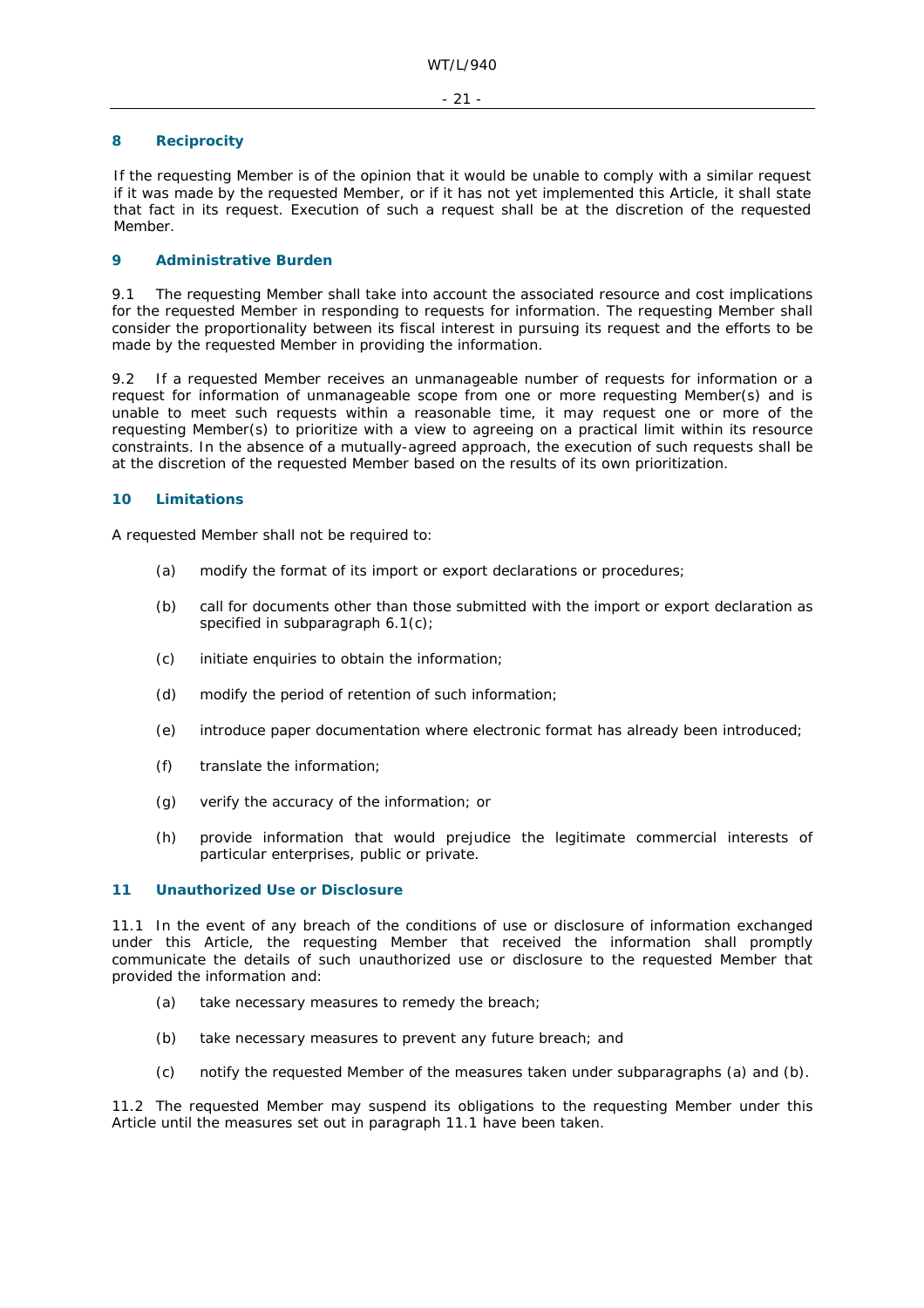#### **12 Bilateral and Regional Agreements**

12.1 Nothing in this Article shall prevent a Member from entering into or maintaining a bilateral, plurilateral, or regional agreement for sharing or exchange of customs information and data, including on a secure and rapid basis such as on an automatic basis or in advance of the arrival of the consignment.

12.2 Nothing in this Article shall be construed as altering or affecting a Member's rights or obligations under such bilateral, plurilateral, or regional agreements, or as governing the exchange of customs information and data under such other agreements.

## **SECTION II**

# **SPECIAL AND DIFFERENTIAL TREATMENT PROVISIONS FOR DEVELOPING COUNTRY MEMBERS AND LEAST-DEVELOPED COUNTRY MEMBERS**

# **ARTICLE 13: GENERAL PRINCIPLES**

1. The provisions contained in Articles 1 to 12 of this Agreement shall be implemented by developing and least-developed country Members in accordance with this Section, which is based on the modalities agreed in Annex D of the July 2004 Framework Agreement (WT/L/579) and in paragraph 33 of and Annex E to the Hong Kong Ministerial Declaration (WT/MIN(05)/DEC).

2. Assistance and support for capacity building<sup>16</sup> should be provided to help developing and least-developed country Members implement the provisions of this Agreement, in accordance with their nature and scope. The extent and the timing of implementation of the provisions of this Agreement shall be related to the implementation capacities of developing and least-developed country Members. Where a developing or least-developed country Member continues to lack the necessary capacity, implementation of the provision(s) concerned will not be required until implementation capacity has been acquired.

3. Least-developed country Members will only be required to undertake commitments to the extent consistent with their individual development, financial and trade needs or their administrative and institutional capabilities.

4. These principles shall be applied through the provisions set out in Section II.

## **ARTICLE 14: CATEGORIES OF PROVISIONS**

- 1. There are three categories of provisions:
	- (a) Category A contains provisions that a developing country Member or a leastdeveloped country Member designates for implementation upon entry into force of this Agreement, or in the case of a least-developed country Member within one year after entry into force, as provided in Article 15.
	- (b) Category B contains provisions that a developing country Member or a leastdeveloped country Member designates for implementation on a date after a transitional period of time following the entry into force of this Agreement, as provided in Article 16.
	- (c) Category C contains provisions that a developing country Member or a leastdeveloped country Member designates for implementation on a date after a transitional period of time following the entry into force of this Agreement and requiring the acquisition of implementation capacity through the provision of assistance and support for capacity building, as provided for in Article 16.

<sup>&</sup>lt;sup>16</sup> For the purposes of this Agreement, "assistance and support for capacity building" may take the form of technical, financial, or any other mutually agreed form of assistance provided.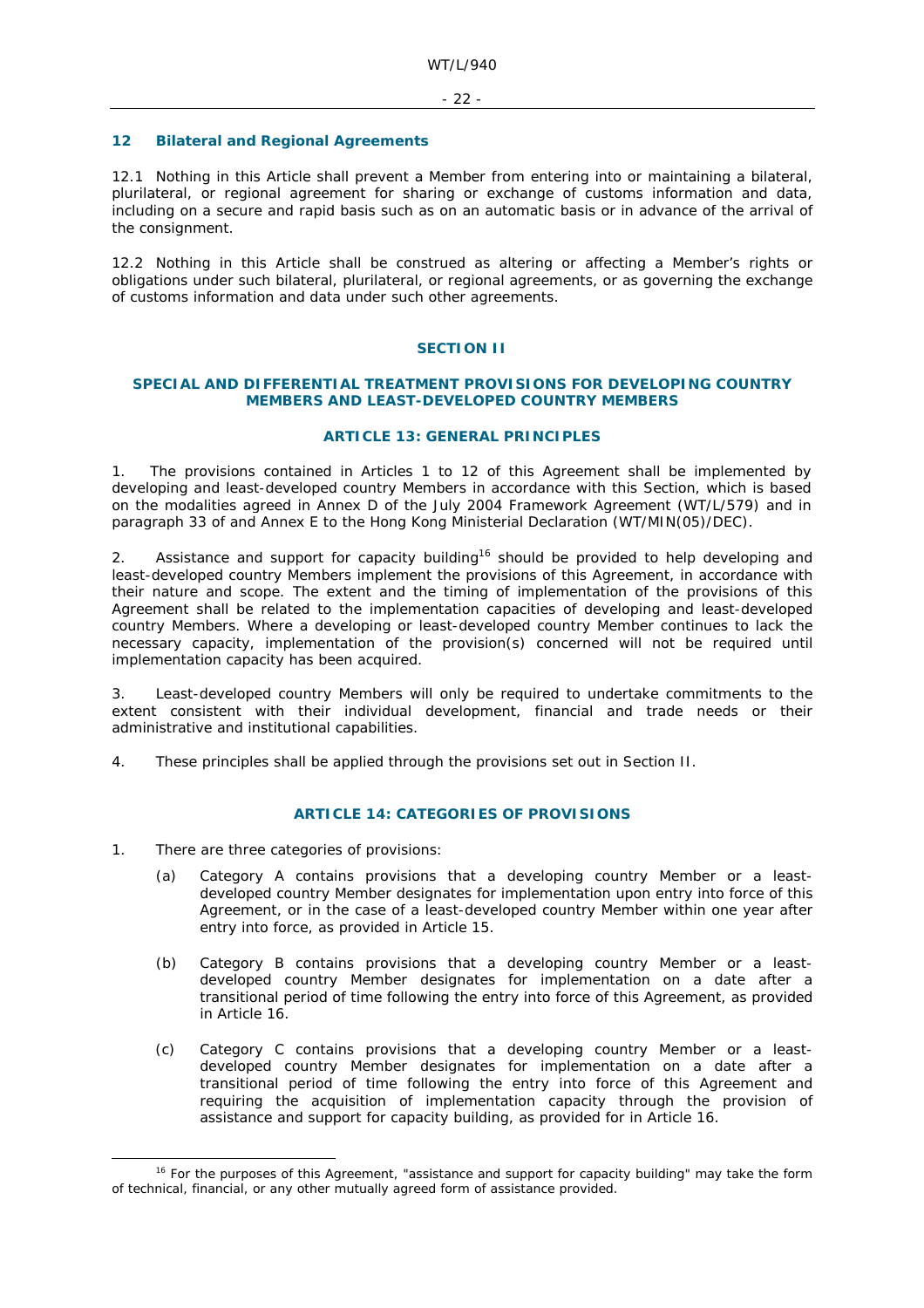2. Each developing country and least-developed country Member shall self-designate, on an individual basis, the provisions it is including under each of the Categories A, B and C.

### **ARTICLE 15: NOTIFICATION AND IMPLEMENTATION OF CATEGORY A**

1. Upon entry into force of this Agreement, each developing country Member shall implement its Category A commitments. Those commitments designated under Category A will thereby be made an integral part of this Agreement.

2. A least-developed country Member may notify the Committee of the provisions it has designated in Category A for up to one year after entry into force of this Agreement. Each leastdeveloped country Member's commitments designated under Category A will thereby be made an integral part of this Agreement.

#### **ARTICLE 16: NOTIFICATION OF DEFINITIVE DATES FOR IMPLEMENTATION OF CATEGORY B AND CATEGORY C**

With respect to the provisions that a developing country Member has not designated in Category A, the Member may delay implementation in accordance with the process set out in this Article.

Developing Country Member Category B

- (a) Upon entry into force of this Agreement, each developing country Member shall notify the Committee of the provisions that it has designated in Category B and their corresponding indicative dates for implementation.<sup>17</sup>
- (b) No later than one year after entry into force of this Agreement, each developing country Member shall notify the Committee of its definitive dates for implementation of the provisions it has designated in Category B. If a developing country Member, before this deadline, believes it requires additional time to notify its definitive dates, the Member may request that the Committee extend the period sufficient to notify its dates.

Developing Country Member Category C

- (c) Upon entry into force of this Agreement, each developing country Member shall notify the Committee of the provisions that it has designated in Category C and their corresponding indicative dates for implementation. For transparency purposes, notifications submitted shall include information on the assistance and support for capacity building that the Member requires in order to implement.<sup>18</sup>
- (d) Within one year after entry into force of this Agreement, developing country Members and relevant donor Members, taking into account any existing arrangements already in place, notifications pursuant to paragraph 1 of Article 22 and information submitted pursuant to subparagraph (c) above, shall provide information to the Committee on the arrangements maintained or entered into that are necessary to provide assistance and support for capacity building to enable implementation of Category  $C<sup>19</sup>$  The participating developing country Member shall promptly inform the Committee of such arrangements. The Committee shall also invite non-Member donors to provide information on existing or concluded arrangements.

 $17$  Notifications submitted may also include such further information as the notifying Member deems appropriate. Members are encouraged to provide information on the domestic agency or entity responsible for implementation.<br><sup>18</sup> Members may also include information on national trade facilitation implementation plans or projects,

the domestic agency or entity responsible for implementation, and the donors with which the Member may have an arrangement in place to provide assistance.<br><sup>19</sup> Such arrangements will be on mutually agreed terms, either bilaterally or through appropriate

international organizations, consistent with paragraph 3 of Article 21.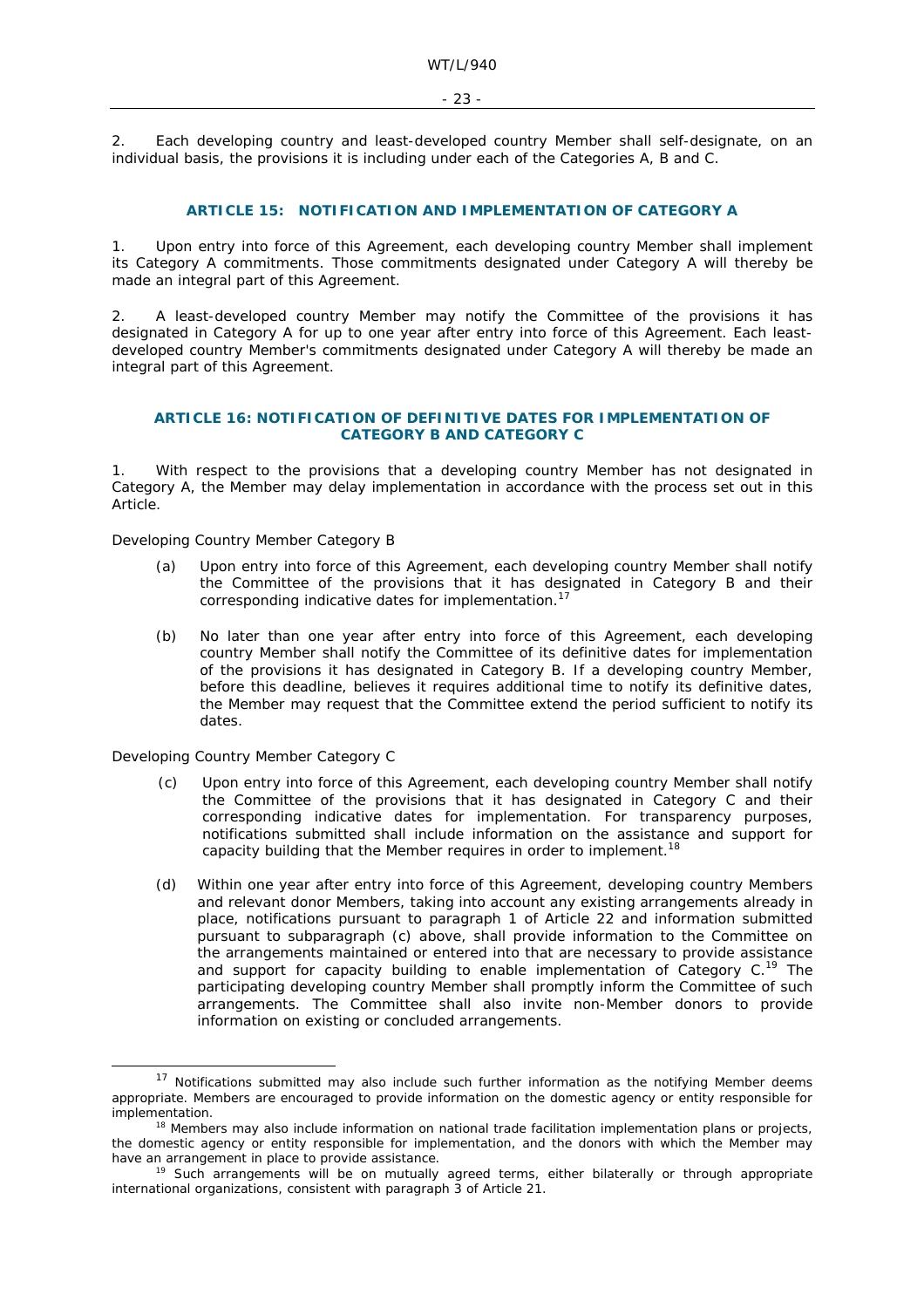(e) Within 18 months from the date of the provision of the information stipulated in subparagraph (d), donor Members and respective developing country Members shall inform the Committee of the progress in the provision of assistance and support for capacity building. Each developing country Member shall, at the same time, notify its list of definitive dates for implementation.

2. With respect to those provisions that a least-developed country Member has not designated under Category A, least-developed country Members may delay implementation in accordance with the process set forth in this Article.

Least-Developed Country Member Category B

- (a) No later than one year after entry into force of this Agreement, a least-developed country Member shall notify the Committee of its Category B provisions and may notify their corresponding indicative dates for implementation of these provisions, taking into account maximum flexibilities for least-developed country Members.
- (b) No later than two years after the notification date stipulated under subparagraph (a) above, each least-developed country Member shall notify the Committee to confirm designations of provisions and notify its dates for implementation. If a least-developed country Member, before this deadline, believes it requires additional time to notify its definitive dates, the Member may request that the Committee extend the period sufficiently to notify its dates.

Least-Developed Country Member Category C

- (c) For transparency purposes and to facilitate arrangements with donors, one year after entry into force of this Agreement, each least-developed country Member shall notify the Committee of the provisions it has designated in Category C, taking into account maximum flexibilities for least-developed country Members.
- (d) One year after the date stipulated in subparagraph (c) above, least-developed country Members shall notify information on assistance and support for capacity building that the Member requires in order to implement.<sup>20</sup>
- (e) No later than two years after the notification under subparagraph (d) above, leastdeveloped country Members and relevant donor Members, taking into account information submitted pursuant to subparagraph (d) above, shall provide information to the Committee on the arrangements maintained or entered into that are necessary to provide assistance and support for capacity building to enable implementation of Category C.21 The participating least-developed country Member shall promptly inform the Committee of such arrangements. The least-developed country Member shall, at the same time, notify indicative dates for implementation of corresponding Category C commitments covered by the assistance and support arrangements. The Committee shall also invite non-Member donors to provide information on existing and concluded arrangements.
- (f) No later than 18 months from the date of the provision of the information stipulated in subparagraph (e), relevant donor Members and respective least-developed country Members shall inform the Committee of the progress in the provision of assistance and support for capacity building. Each least-developed country Member shall, at the same time, notify the Committee of its list of definitive dates for implementation.

3. Developing country Members and least-developed country Members experiencing difficulties in submitting definitive dates for implementation within the deadlines set out in paragraphs 1 and 2 because of the lack of donor support or lack of progress in the provision of assistance and

<sup>&</sup>lt;sup>20</sup> Members may also include information on national trade facilitation implementation plans or projects, the domestic agency or entity responsible for implementation, and the donors with which the Member may have an arrangement in place to provide assistance.<br><sup>21</sup> Such arrangements will be on mutually agreed terms, either bilaterally or through appropriate

international organizations, consistent with paragraph 3 of Article 21.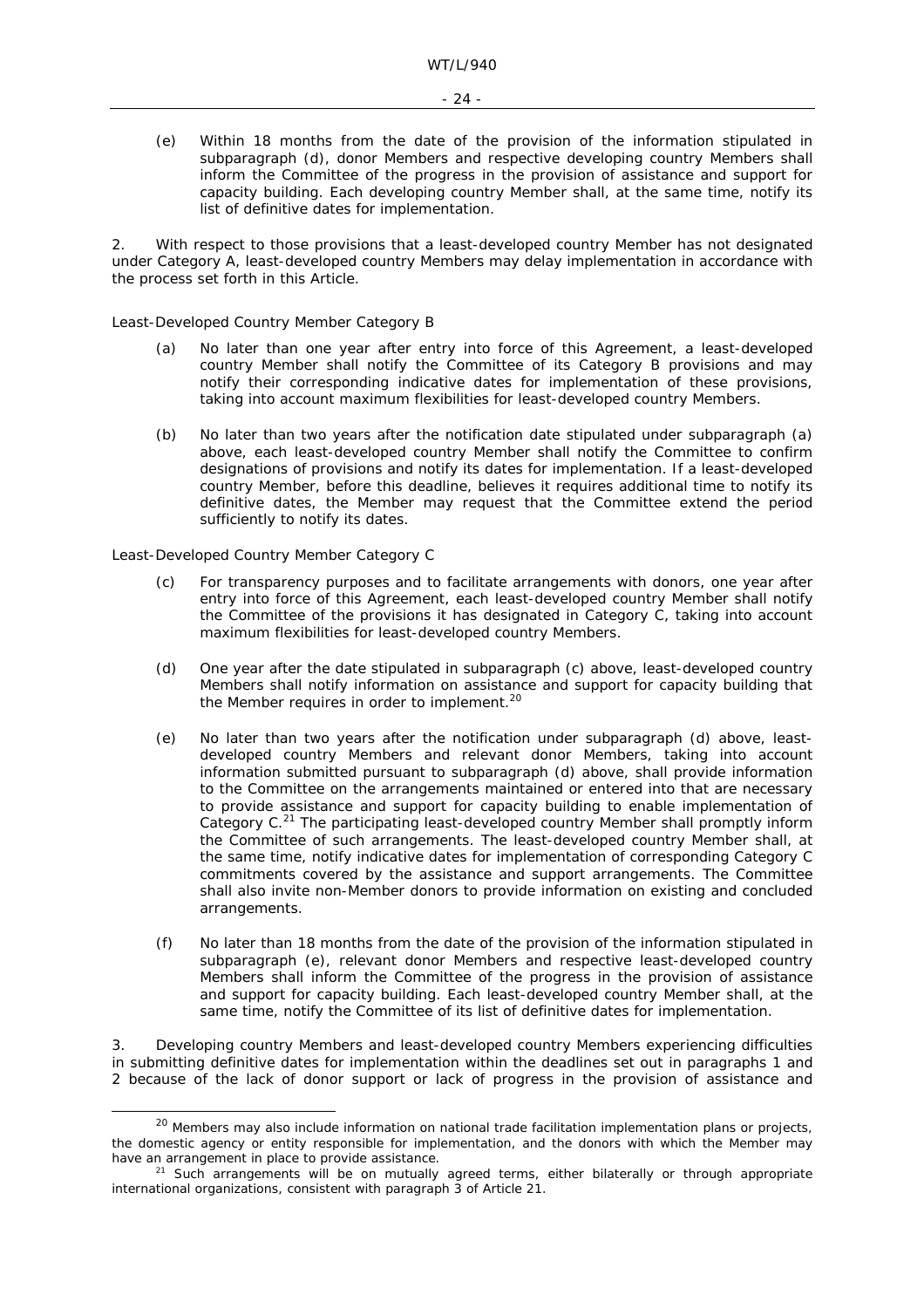support for capacity building should notify the Committee as early as possible prior to the expiration of those deadlines. Members agree to cooperate to assist in addressing such difficulties, taking into account the particular circumstances and special problems facing the Member concerned. The Committee shall, as appropriate, take action to address the difficulties including, where necessary, by extending the deadlines for the Member concerned to notify its definitive dates.

4. Three months before the deadline stipulated in subparagraphs 1(b) or (e), or in the case of a least-developed country Member, subparagraphs  $2(b)$  or  $(f)$ , the Secretariat shall remind a Member if that Member has not notified a definitive date for implementation of provisions that it has designated in Category B or C. If the Member does not invoke paragraph 3, or in the case of a developing country Member subparagraph 1(b), or in the case of a least-developed country Member subparagraph 2(b), to extend the deadline and still does not notify a definitive date for implementation, the Member shall implement the provisions within one year after the deadline stipulated in subparagraphs 1(b) or (e), or in the case of a least-developed country Member, subparagraphs 2(b) or (f), or extended by paragraph 3.

5. No later than 60 days after the dates for notification of definitive dates for implementation of Category B and Category C provisions in accordance with paragraphs 1, 2, or 3, the Committee shall take note of the annexes containing each Member's definitive dates for implementation of Category B and Category C provisions, including any dates set under paragraph 4, thereby making these annexes an integral part of this Agreement.

# **ARTICLE 17: EARLY WARNING MECHANISM: EXTENSION OF IMPLEMENTATION DATES FOR PROVISIONS IN CATEGORIES B AND C**

1.

- (a) A developing country Member or least-developed country Member that considers itself to be experiencing difficulty in implementing a provision that it has designated in Category B or Category C by the definitive date established under subparagraphs 1(b) or (e) of Article 16, or in the case of a least-developed country Member subparagraphs 2(b) or (f) of Article 16, should notify the Committee. Developing country Members shall notify the Committee no later than 120 days before the expiration of the implementation date. Least-developed country Members shall notify the Committee no later than 90 days before such date.
- (b) The notification to the Committee shall indicate the new date by which the developing country Member or least-developed country Member expects to be able to implement the provision concerned. The notification shall also indicate the reasons for the expected delay in implementation. Such reasons may include the need for assistance and support for capacity building not earlier anticipated or additional assistance and support to help build capacity.

2. Where a developing country Member's request for additional time for implementation does not exceed 18 months or a least-developed country Member's request for additional time does not exceed 3 years, the requesting Member is entitled to such additional time without any further action by the Committee.

3. Where a developing country or least-developed country Member considers that it requires a first extension longer than that provided for in paragraph 2 or a second or any subsequent extension, it shall submit to the Committee a request for an extension containing the information described in subparagraph 1(b) no later than 120 days in respect of a developing country Member and 90 days in respect of a least-developed country Member before the expiration of the original definitive implementation date or that date as subsequently extended.

The Committee shall give sympathetic consideration to granting requests for extension taking into account the specific circumstances of the Member submitting the request. These circumstances may include difficulties and delays in obtaining assistance and support for capacity building.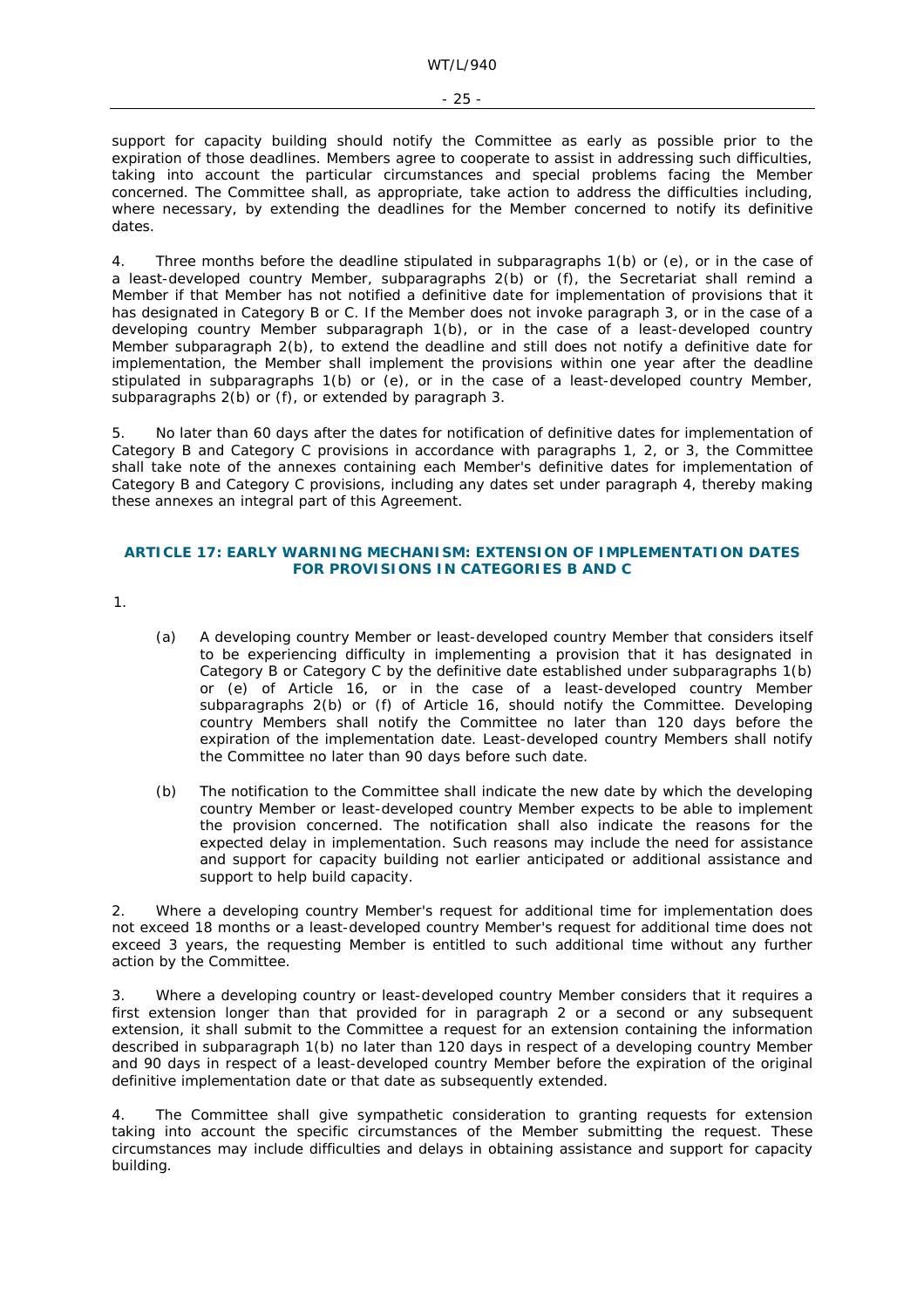## **ARTICLE 18: IMPLEMENTATION OF CATEGORY B AND CATEGORY C**

1. In accordance with paragraph 2 of Article 13, if a developing country Member or a leastdeveloped country Member, having fulfilled the procedures set forth in paragraphs 1 or 2 of Article 16 and in Article 17, and where an extension requested has not been granted or where the developing country Member or least-developed country Member otherwise experiences unforeseen circumstances that prevent an extension being granted under Article 17, self-assesses that its capacity to implement a provision under Category C continues to be lacking, that Member shall notify the Committee of its inability to implement the relevant provision.

2. The Committee shall establish an Expert Group immediately, and in any case no later than 60 days after the Committee receives the notification from the relevant developing country Member or least-developed country Member. The Expert Group will examine the issue and make a recommendation to the Committee within 120 days of its composition.

3. The Expert Group shall be composed of five independent persons that are highly qualified in the fields of trade facilitation and assistance and support for capacity building. The composition of the Expert Group shall ensure balance between nationals from developing and developed country Members. Where a least-developed country Member is involved, the Expert Group shall include at least one national from a least-developed country Member. If the Committee cannot agree on the composition of the Expert Group within 20 days of its establishment, the Director-General, in consultation with the chair of the Committee, shall determine the composition of the Expert Group in accordance with the terms of this paragraph.

4. The Expert Group shall consider the Member's self-assessment of lack of capacity and shall make a recommendation to the Committee. When considering the Expert Group's recommendation concerning a least-developed country Member, the Committee shall, as appropriate, take action that will facilitate the acquisition of sustainable implementation capacity.

5. The Member shall not be subject to proceedings under the Dispute Settlement Understanding on this issue from the time the developing country Member notifies the Committee of its inability to implement the relevant provision until the first meeting of the Committee after it receives the recommendation of the Expert Group. At that meeting, the Committee shall consider the recommendation of the Expert Group. For a least-developed country Member, the proceedings under the Dispute Settlement Understanding shall not apply to the respective provision from the date of notification to the Committee of its inability to implement the provision until the Committee makes a decision on the issue, or within 24 months after the date of the first Committee meeting set out above, whichever is earlier.

6. Where a least-developed country Member loses its ability to implement a Category C commitment, it may inform the Committee and follow the procedures set out in this Article.

# **ARTICLE 19: SHIFTING BETWEEN CATEGORIES B AND C**

1. Developing country Members and least-developed country Members who have notified provisions under Categories B and C may shift provisions between such categories through the submission of a notification to the Committee. Where a Member proposes to shift a provision from Category B to Category C, the Member shall provide information on the assistance and support required to build capacity.

2. In the event that additional time is required to implement a provision shifted from Category B to Category C, the Member may:

- (a) use the provisions of Article 17, including the opportunity for an automatic extension; or
- (b)request an examination by the Committee of the Member's request for extra time to implement the provision and, if necessary, for assistance and support for capacity building, including the possibility of a review and recommendation by the Expert Group under Article 18; or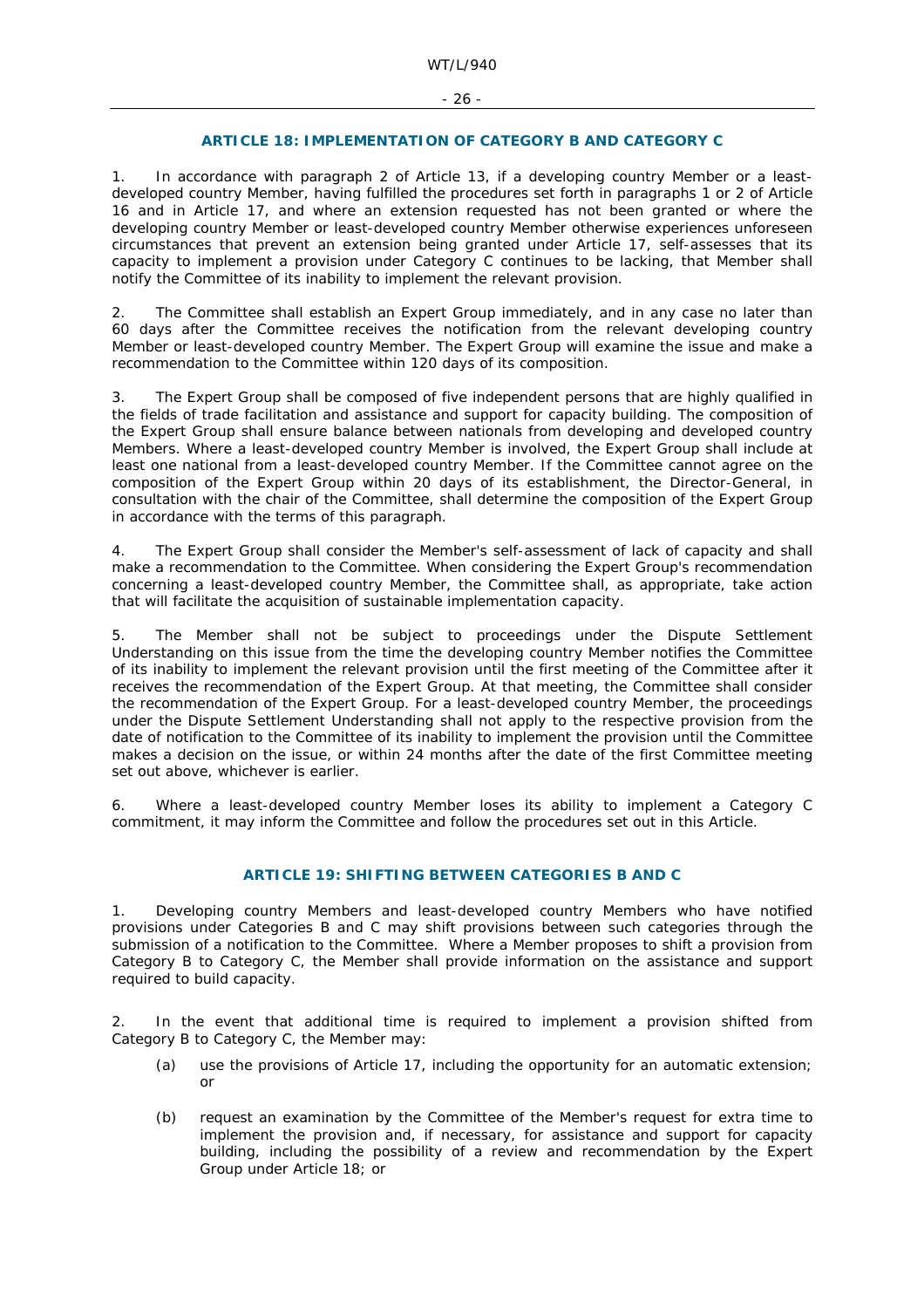(c) in the case of a least-developed country Member, any new implementation date of more than four years after the original date notified under Category B shall require approval by the Committee. In addition, a least-developed country Member shall continue to have recourse to Article 17. It is understood that assistance and support for capacity building is required for a least-developed country Member so shifting.

### **ARTICLE 20: GRACE PERIOD FOR THE APPLICATION OF THE UNDERSTANDING ON RULES AND PROCEDURES GOVERNING THE SETTLEMENT OF DISPUTES**

1. For a period of two years after entry into force of this Agreement, the provisions of Articles XXII and XXIII of GATT 1994 as elaborated and applied by the Understanding on Rules and Procedures Governing the Settlement of Disputes shall not apply to the settlement of disputes against a developing country Member concerning any provision that the Member has designated in Category A.

2. For a period of six years after entry into force of this Agreement, the provisions of Articles XXII and XXIII of GATT 1994 as elaborated and applied by the Understanding on Rules and Procedures Governing the Settlement of Disputes shall not apply to the settlement of disputes against a least-developed country Member concerning any provision that the Member has designated in Category A.

3. For a period of eight years after implementation of a provision under Category B or C by a least-developed country Member, the provisions of Articles XXII and XXIII of GATT 1994 as elaborated and applied by the Understanding on Rules and Procedures Governing the Settlement of Disputes shall not apply to the settlement of disputes against that least-developed country Member concerning that provision.

4. Notwithstanding the grace period for the application of the Understanding on Rules and Procedures Governing the Settlement of Disputes, before making a request for consultations pursuant to Articles XXII or XXIII of GATT 1994, and at all stages of dispute settlement procedures with regard to a measure of a least-developed country Member, a Member shall give particular consideration to the special situation of least-developed country Members. In this regard, Members shall exercise due restraint in raising matters under the Understanding on Rules and Procedures Governing the Settlement of Disputes involving least-developed country Members.

5. Each Member shall, upon request, during the grace period allowed under this Article, provide adequate opportunity to other Members for discussion with respect to any issue relating to the implementation of this Agreement.

# **ARTICLE 21: PROVISION OF ASSISTANCE AND SUPPORT FOR CAPACITY BUILDING**

1. Donor Members agree to facilitate the provision of assistance and support for capacity building to developing country and least-developed country Members on mutually agreed terms either bilaterally or through the appropriate international organizations. The objective is to assist developing country and least-developed country Members to implement the provisions of Section I of this Agreement.

2. Given the special needs of least-developed country Members, targeted assistance and support should be provided to the least-developed country Members so as to help them build sustainable capacity to implement their commitments. Through the relevant development cooperation mechanisms and consistent with the principles of technical assistance and support for capacity building as referred to in paragraph 3, development partners shall endeavour to provide assistance and support for capacity building in this area in a way that does not compromise existing development priorities.

3. Members shall endeavour to apply the following principles for providing assistance and support for capacity building with regard to the implementation of this Agreement: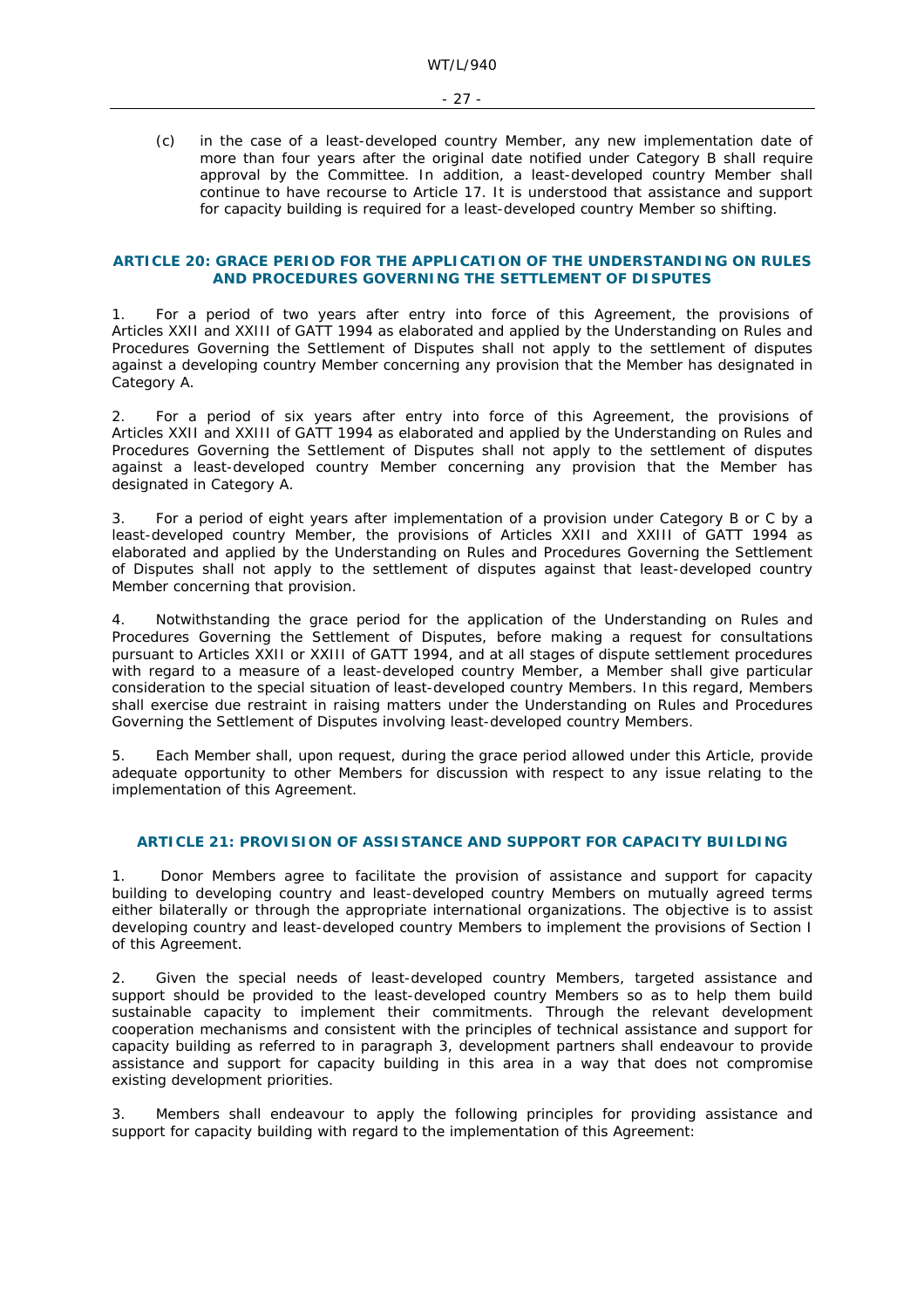- (a) take account of the overall developmental framework of recipient countries and regions and, where relevant and appropriate, ongoing reform and technical assistance programs;
- (b) include, where relevant and appropriate, activities to address regional and subregional challenges and promote regional and sub-regional integration;
- (c) ensure that ongoing trade facilitation reform activities of the private sector are factored into assistance activities;
- (d) promote coordination between and among Members and other relevant institutions, including regional economic communities, to ensure maximum effectiveness of and results from this assistance. To this end:
	- (i) coordination, primarily in the country or region where the assistance is to be provided, between partner Members and donors and among bilateral and multilateral donors should aim to avoid overlap and duplication in assistance programs and inconsistencies in reform activities through close coordination of technical assistance and capacity building interventions;
	- (ii) for least-developed country Members, the Enhanced Integrated Framework for trade-related assistance for the least-developed countries should be a part of this coordination process; and
	- (iii) Members should also promote internal coordination between their trade and development officials, both in capitals and in Geneva, in the implementation of this Agreement and technical assistance.
- (e) encourage use of existing in-country and regional coordination structures such as roundtables and consultative groups to coordinate and monitor implementation activities; and
- (f) encourage developing country Members to provide capacity building to other developing and least-developed country Members and consider supporting such activities, where possible.
- 4. The Committee shall hold at least one dedicated session per year to:
	- (a) discuss any problems regarding implementation of provisions or sub-parts of provisions of this Agreement;
	- (b) review progress in the provision of assistance and support for capacity building to support the implementation of the Agreement, including any developing or leastdeveloped country Members not receiving adequate assistance and support for capacity building;
	- (c) share experiences and information on ongoing assistance and support for capacity building and implementation programs, including challenges and successes;
	- (d) review donor notifications as set forth in Article 22; and
	- (e) review the operation of paragraph 2.

### **ARTICLE 22: INFORMATION ON ASSISTANCE AND SUPPORT FOR CAPACITY BUILDING TO BE SUBMITTED TO THE COMMITTEE**

1. To provide transparency to developing country Members and least-developed country Members on the provision of assistance and support for capacity building for implementation of Section I, each donor Member assisting developing country Members and least-developed country Members with the implementation of this Agreement shall submit to the Committee, at entry into force of this Agreement and annually thereafter, the following information on its assistance and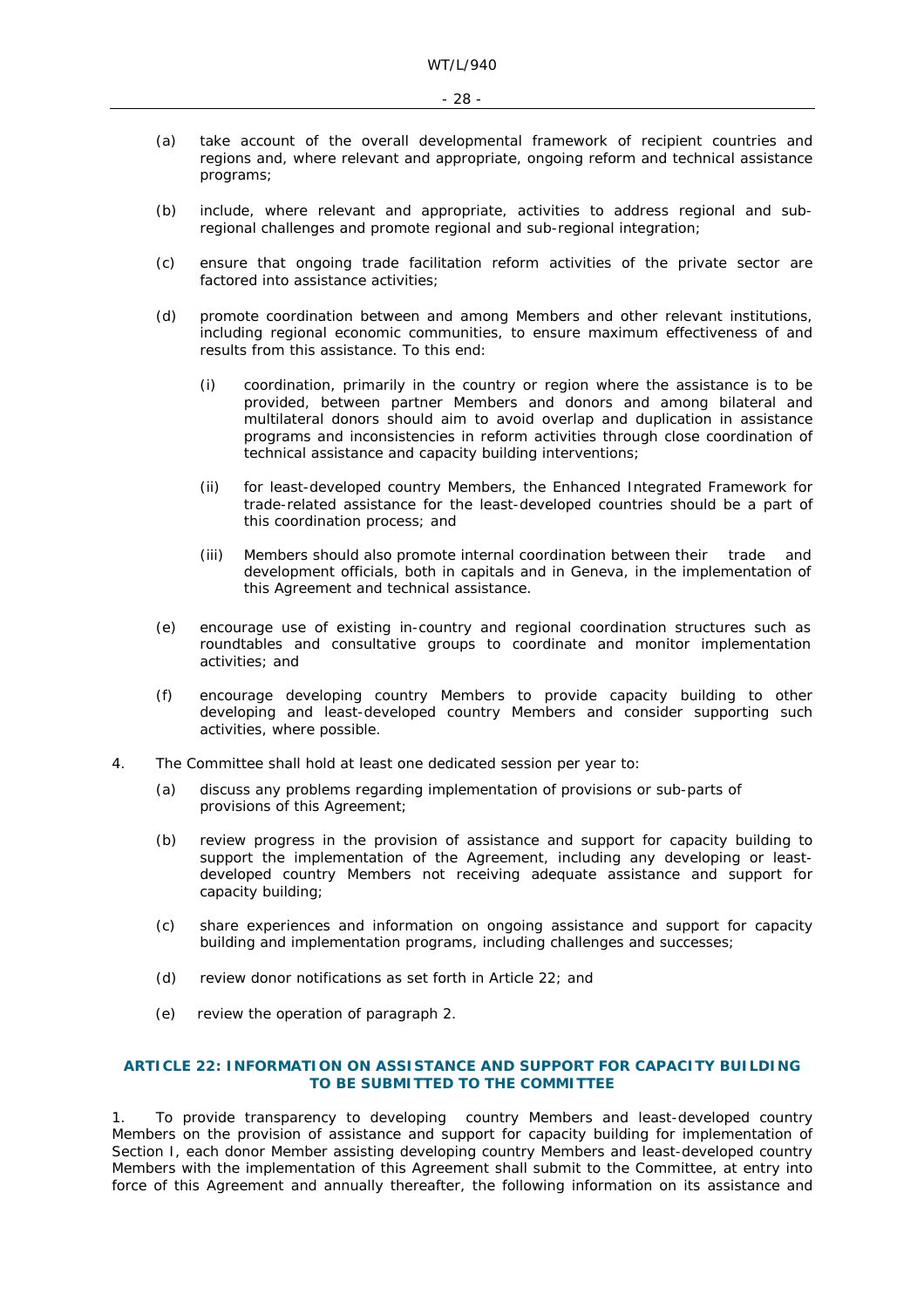support for capacity building that was disbursed in the preceding 12 months and, where available, that is committed in the next 12 months $^{22}$ :

- (a) a description of the assistance and support for capacity building;
- (b) the status and amount committed/disbursed;
- (c) procedures for disbursement of the assistance and support;
- (d) the beneficiary Member or, where necessary, the region; and
- (e) the implementing agency in the Member providing assistance and support.

The information shall be provided in the format specified in Annex 1. In the case of Organisation for Economic Co-operation and Development (referred to in this Agreement as the "OECD") Members, the information submitted can be based on relevant information from the OECD Creditor Reporting System. Developing country Members declaring themselves in a position to provide assistance and support for capacity building are encouraged to provide the information above.

2. Donor Members assisting developing country Members and least-developed country Members shall submit to the Committee:

- (a) contact points of their agencies responsible for providing assistance and support for capacity building related to the implementation of Section I of this Agreement including, where practicable, information on such contact points within the country or region where the assistance and support is to be provided; and
- (b) information on the process and mechanisms for requesting assistance and support for capacity building.

Developing country Members declaring themselves in a position to provide assistance and support are encouraged to provide the information above.

3. Developing country Members and least-developed country Members intending to avail themselves of trade facilitation-related assistance and support for capacity building shall submit to the Committee information on contact point(s) of the office(s) responsible for coordinating and prioritizing such assistance and support.

4. Members may provide the information referred to in paragraphs 2 and 3 through internet references and shall update the information as necessary. The Secretariat shall make all such information publicly available.

5. The Committee shall invite relevant international and regional organizations (such as the International Monetary Fund, the OECD, the United Nations Conference on Trade and Development, the WCO, United Nations Regional Commissions, the World Bank, or their subsidiary bodies, and regional development banks) and other agencies of cooperation to provide information referred to in paragraphs 1, 2, and 4.

 $22$  The information provided will reflect the demand driven nature of the provision of assistance and support for capacity building.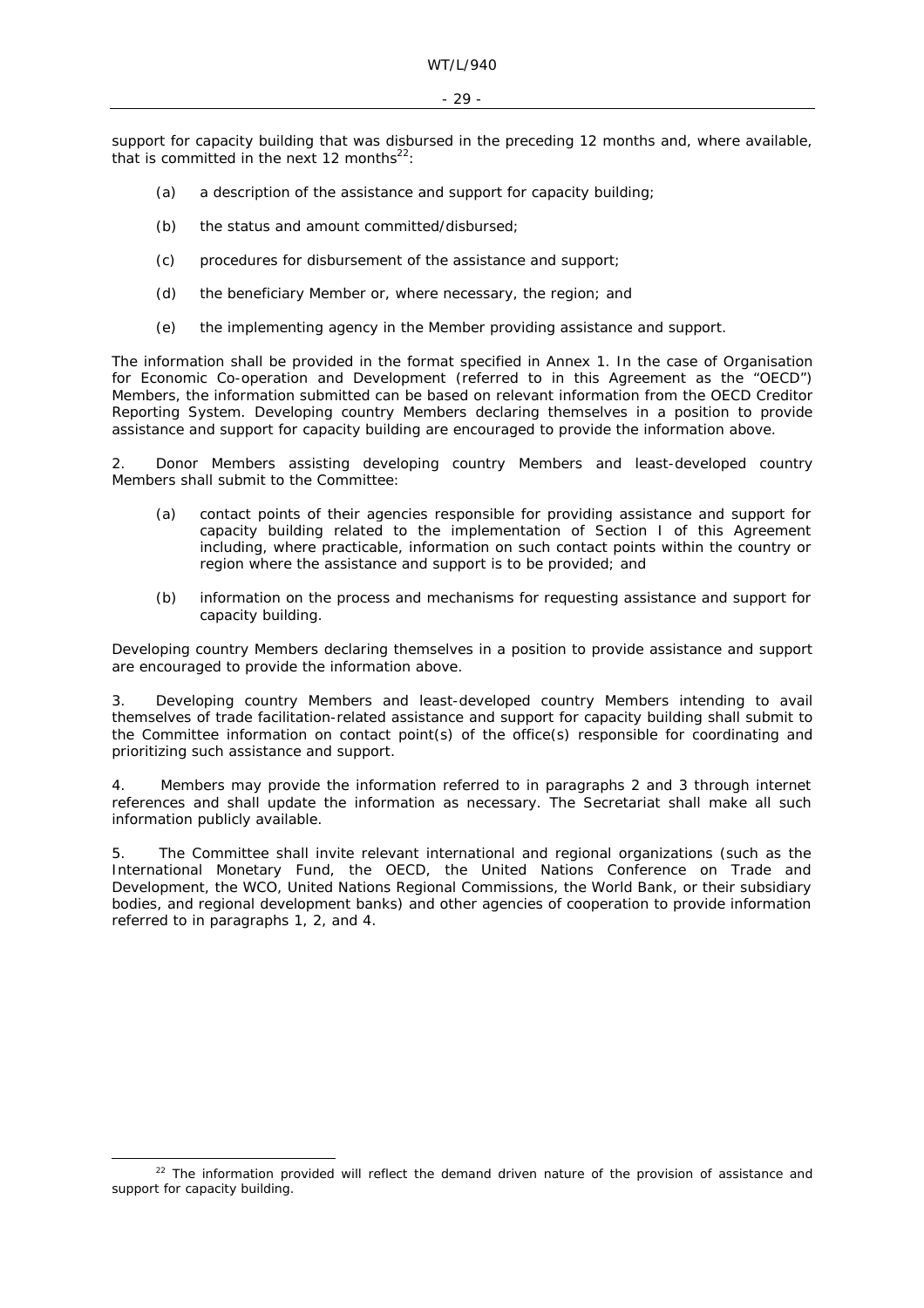WT/L/940

## - 30 -

# **SECTION III**

# **INSTITUTIONAL ARRANGEMENTS AND FINAL PROVISIONS**

# **ARTICLE 23: INSTITUTIONAL ARRANGEMENTS**

# **1 Committee on Trade Facilitation**

1.1 A Committee on Trade Facilitation is hereby established.

1.2 The Committee shall be open for participation by all Members and shall elect its own Chairperson. The Committee shall meet as needed and envisaged by the relevant provisions of this Agreement, but no less than once a year, for the purpose of affording Members the opportunity to consult on any matters related to the operation of this Agreement or the furtherance of its objectives. The Committee shall carry out such responsibilities as assigned to it under this Agreement or by the Members. The Committee shall establish its own rules of procedure.

1.3 The Committee may establish such subsidiary bodies as may be required. All such bodies shall report to the Committee.

1.4 The Committee shall develop procedures for the sharing by Members of relevant information and best practices as appropriate.

1.5 The Committee shall maintain close contact with other international organizations in the field of trade facilitation, such as the WCO, with the objective of securing the best available advice for the implementation and administration of this Agreement and in order to ensure that unnecessary duplication of effort is avoided. To this end, the Committee may invite representatives of such organizations or their subsidiary bodies to:

- (a) attend meetings of the Committee; and
- (b) discuss specific matters related to the implementation of this Agreement.

1.6 The Committee shall review the operation and implementation of this Agreement four years from its entry into force, and periodically thereafter.

1.7 Members are encouraged to raise before the Committee questions relating to issues on the implementation and application of this Agreement.

1.8 The Committee shall encourage and facilitate ad hoc discussions among Members on specific issues under this Agreement with a view to reaching a mutually satisfactory solution promptly.

# **2 National Committee on Trade Facilitation**

Each Member shall establish and/or maintain a national committee on trade facilitation or designate an existing mechanism to facilitate both domestic coordination and implementation of the provisions of this Agreement.

# **ARTICLE 24: FINAL PROVISIONS**

1. For the purpose of this Agreement, the term "Member" is deemed to include the competent authority of that Member.

2. All provisions of this Agreement are binding on all Members.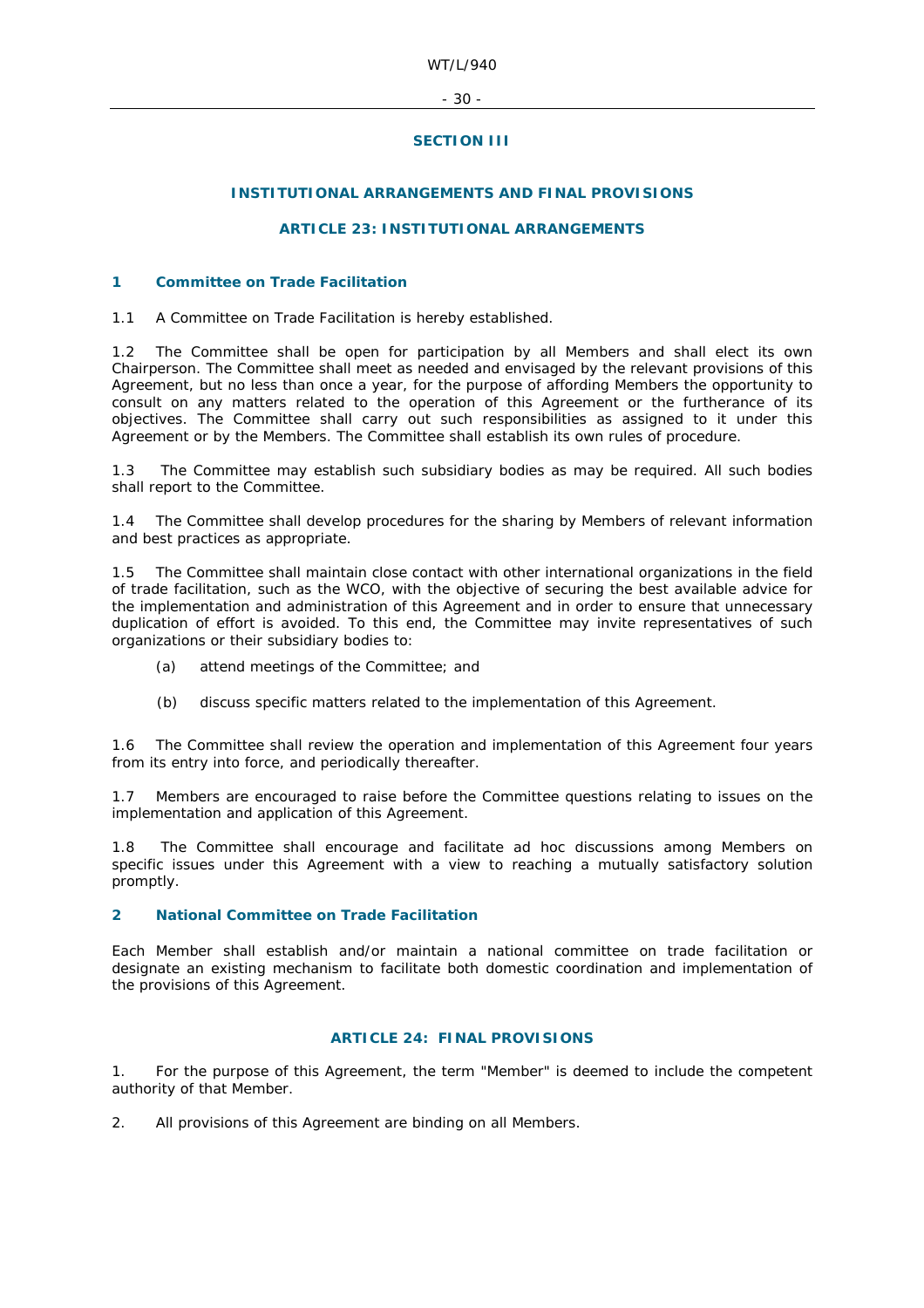3. Members shall implement this Agreement from the date of its entry into force. Developing country Members and least-developed country Members that choose to use the provisions of Section II shall implement this Agreement in accordance with Section II.

4. A Member which accepts this Agreement after its entry into force shall implement its Category B and C commitments counting the relevant periods from the date this Agreement enters into force.

5. Members of a customs union or a regional economic arrangement may adopt regional approaches to assist in the implementation of their obligations under this Agreement including through the establishment and use of regional bodies.

6. Notwithstanding the general interpretative note to Annex 1A to the Marrakesh Agreement Establishing the World Trade Organization, nothing in this Agreement shall be construed as diminishing the obligations of Members under the GATT 1994. In addition, nothing in this Agreement shall be construed as diminishing the rights and obligations of Members under the Agreement on Technical Barriers to Trade and the Agreement on the Application of Sanitary and Phytosanitary Measures.

7. All exceptions and exemptions<sup>23</sup> under the GATT 1994 shall apply to the provisions of this Agreement. Waivers applicable to the GATT 1994 or any part thereof, granted according to Article IX:3 and Article IX:4 of the Marrakesh Agreement Establishing the World Trade Organization and any amendments thereto as of the date of entry into force of this Agreement, shall apply to the provisions of this Agreement.

8. The provisions of Articles XXII and XXIII of GATT 1994 as elaborated and applied by the Dispute Settlement Understanding shall apply to consultations and the settlement of disputes under this Agreement, except as otherwise specifically provided for in this Agreement.

9. Reservations may not be entered in respect of any of the provisions of this Agreement without the consent of the other Members.

10. The Category A commitments of developing country Members and least-developed country Members annexed to this Agreement in accordance with paragraphs 1 and 2 of Article 15 shall constitute an integral part of this Agreement.

The Category B and C commitments of developing country Members and least-developed country Members taken note of by the Committee and annexed to this Agreement pursuant to paragraph 5 of Article 16 shall constitute an integral part of this Agreement.

 $23$  This includes Articles V:7 and X:1 of the GATT 1994 and the Ad note to Article VIII of the GATT 1994.